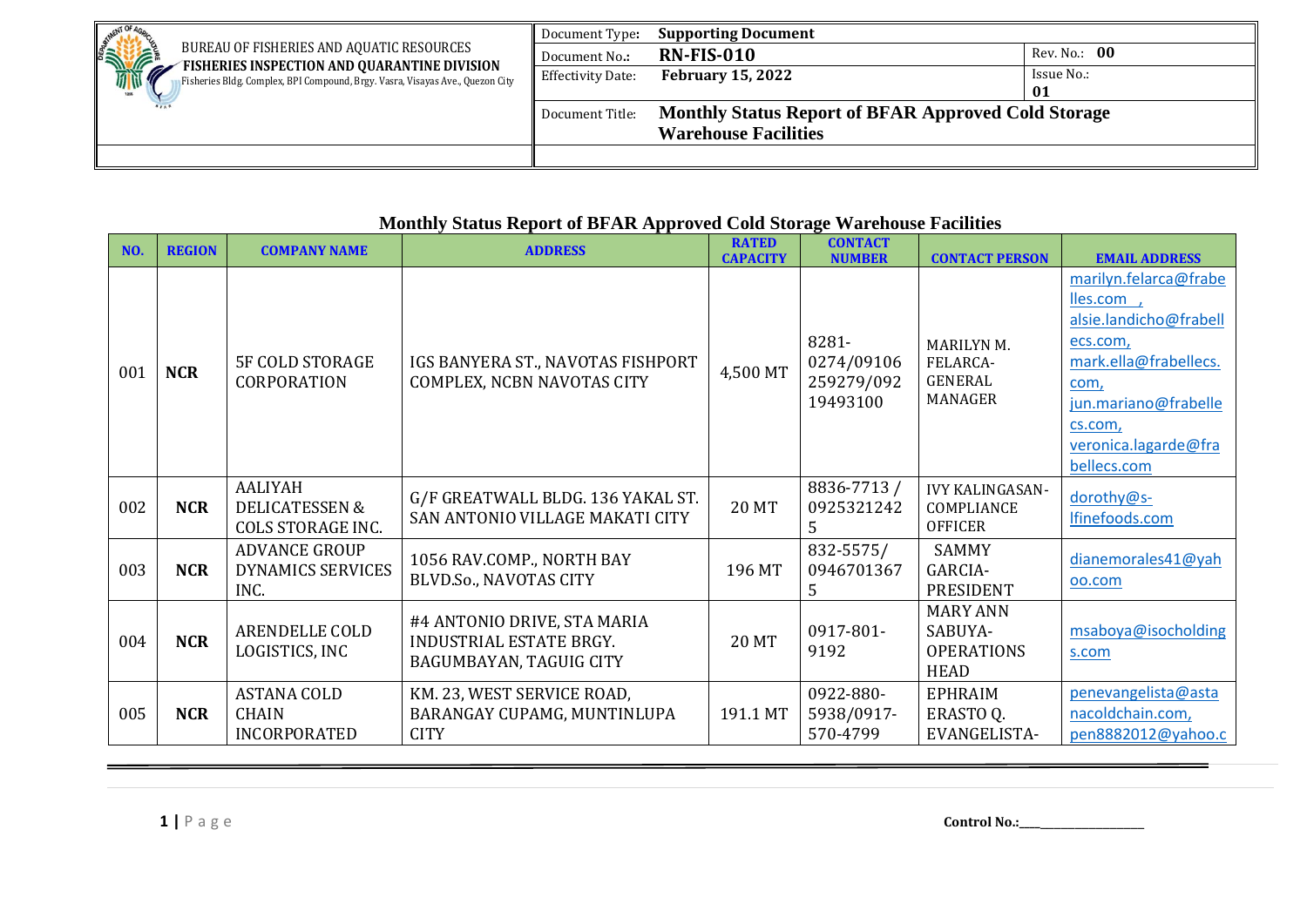| <b>AFNT OF</b>                                                                                                                      | Document Type:    | <b>Supporting Document</b>                                 |              |
|-------------------------------------------------------------------------------------------------------------------------------------|-------------------|------------------------------------------------------------|--------------|
| <b>SHOPPORTS</b><br>BUREAU OF FISHERIES AND AQUATIC RESOURCES                                                                       | Document No.:     | <b>RN-FIS-010</b>                                          | Rev. No.: 00 |
| FISHERIES INSPECTION AND QUARANTINE DIVISION<br>Ø.<br>Fisheries Bldg. Complex, BPI Compound, Brgy. Vasra, Visayas Ave., Quezon City | Effectivity Date: | <b>February 15, 2022</b>                                   | Issue No.:   |
| tass                                                                                                                                |                   |                                                            | 01           |
|                                                                                                                                     | Document Title:   | <b>Monthly Status Report of BFAR Approved Cold Storage</b> |              |
|                                                                                                                                     |                   | <b>Warehouse Facilities</b>                                |              |
|                                                                                                                                     |                   |                                                            |              |

| NO. | <b>REGION</b> | <b>COMPANY NAME</b>                                             | <b>ADDRESS</b>                                                                        | <b>RATED</b><br><b>CAPACITY</b> | <b>CONTACT</b><br><b>NUMBER</b>        | <b>CONTACT PERSON</b>                                   | <b>EMAIL ADDRESS</b>                      |
|-----|---------------|-----------------------------------------------------------------|---------------------------------------------------------------------------------------|---------------------------------|----------------------------------------|---------------------------------------------------------|-------------------------------------------|
|     |               |                                                                 |                                                                                       |                                 |                                        | <b>GENERAL</b><br>MANAGER                               | om,<br>jerryjara@astannacol<br>dchain.com |
| 006 | <b>NCR</b>    | A.TUNG CHINGCO<br>MANUFACTURING<br><b>CORPORATION</b>           | NO. 8 LAMCO AVENUE, LAWANG BATO,<br><b>VALENZUELA</b>                                 | 650 MT                          | 0917-120-<br>1247                      |                                                         | vangie.estilan@ligoma<br>nila.com         |
| 007 | <b>NCR</b>    | <b>BELEN &amp; SONS</b><br>COMMODITIES, INC.                    | 7 LAPU LAPU AVENUE, NBBS DAGAT<br>DAGATAN, NAVOTAS                                    | 120 MT                          | 0917-5240-<br>808                      | <b>JONEE</b><br>ROSENDAL-<br><b>ADMIN ASST.</b>         | pdg.acu@yahoo.com                         |
| 008 | <b>NCR</b>    | <b>BENIBANA</b><br>MERCHANDIZING                                | 18 MERCURY ST. GOLDENDALE SUBD.<br>TINAJEROS, MALABON CITY                            | 94 MT                           | 287-<br>1246/287-<br>8088/364-<br>1745 | <b>ALBERTO</b><br>DIONISIO-<br><b>OWNER</b>             | japanchoice@gmail.co<br>$\underline{m}$   |
| 009 | <b>NCR</b>    | <b>BENSON</b><br><b>INDUSTRIAL COLD</b><br>STORAGE INC.         | FILIPINAS BENSON COMPOUND, DOÑA<br>IREÑEA St., IREÑEVILLE 1, SUCAT,<br>PARAÑAQUE CITY | 428.8 MT                        | 0917-<br>7050753                       | VENUS M.<br><b>RENDAR - HR</b><br>and Admin<br>Officer  | vrendar@benson.com<br><u>.ph</u>          |
| 010 | <b>NCR</b>    | <b>BERNAROI MARINE</b><br><b>PRODUCTS</b>                       | MARKET 3, NFDC-PFDA, NORTHBAY<br>BLVD., NORTH, NAVOTAS CITY                           | <b>80 MT</b>                    | 09328644<br>599                        | <b>BERNANDITA M.</b><br><b>ILLUT-OWNER</b>              | rio.illut.batiancila@g<br>mail.com        |
| 011 | <b>NCR</b>    | <b>BESTBUY DIVISORIA</b><br><b>MALL</b><br><b>CORPORATION</b>   | <b>ROAD 10NAVOTAS FISHPORT</b><br>COMPLEX, NAVOTAS CITY                               | 42,500<br><b>MT</b>             | 0927-435-<br>9494                      | <b>JENNIFER</b><br>SANTOS-<br><b>DIRECTOR</b>           | jenniferplim@gmail.c<br>om                |
| 012 | <b>NCR</b>    | <b>BOLINAO STORAGE</b><br><b>SERVICES</b><br><b>CORPORATION</b> | 403, RADIAL ROAD 10, NORTH BAY<br>BLDV., SOUTH, NAVOTAS CITY                          | 664 MT                          | 032-264-<br>2273,                      | Alyanna Lloyd Y.<br>Arboleda-<br><b>General Manager</b> | nbobon.bssc@gmail.c<br>om/                |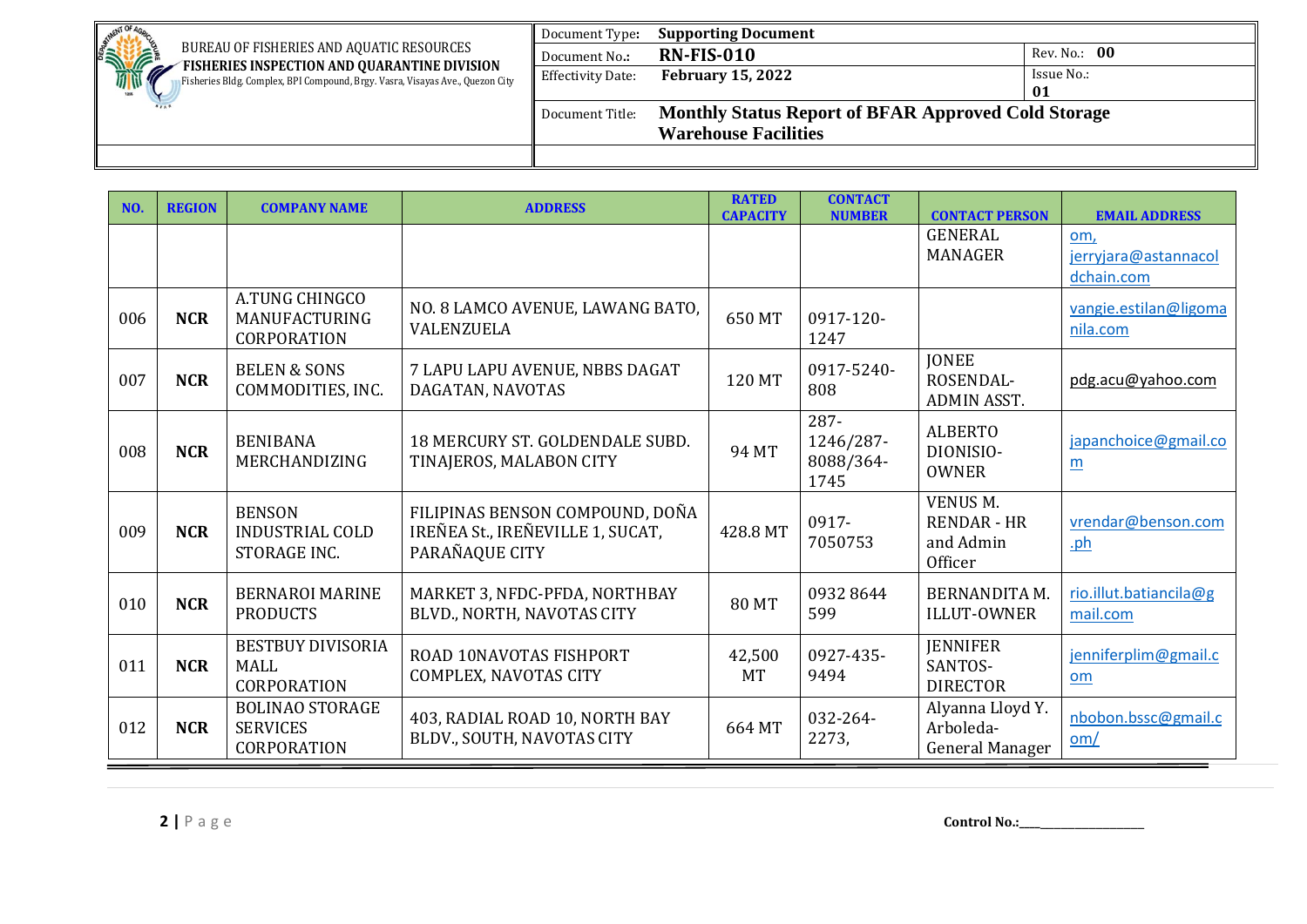| <b>AFNT OF</b>                                                                                                                      | Document Type:           | <b>Supporting Document</b>                                 |              |
|-------------------------------------------------------------------------------------------------------------------------------------|--------------------------|------------------------------------------------------------|--------------|
| <b>SHIPPING</b><br>BUREAU OF FISHERIES AND AQUATIC RESOURCES                                                                        | Document No.:            | <b>RN-FIS-010</b>                                          | Rev. No.: 00 |
| FISHERIES INSPECTION AND QUARANTINE DIVISION<br>Ø.<br>Fisheries Bldg. Complex, BPI Compound, Brgy. Vasra, Visayas Ave., Quezon City | <b>Effectivity Date:</b> | <b>February 15, 2022</b>                                   | Issue No.:   |
|                                                                                                                                     |                          |                                                            | 01           |
|                                                                                                                                     | Document Title:          | <b>Monthly Status Report of BFAR Approved Cold Storage</b> |              |
|                                                                                                                                     |                          | <b>Warehouse Facilities</b>                                |              |
|                                                                                                                                     |                          |                                                            |              |

| NO. | <b>REGION</b> | <b>COMPANY NAME</b>                                          | <b>ADDRESS</b>                                                                 | <b>RATED</b><br><b>CAPACITY</b> | <b>CONTACT</b><br><b>NUMBER</b>                       | <b>CONTACT PERSON</b>                                                      | <b>EMAIL ADDRESS</b>               |
|-----|---------------|--------------------------------------------------------------|--------------------------------------------------------------------------------|---------------------------------|-------------------------------------------------------|----------------------------------------------------------------------------|------------------------------------|
|     |               |                                                              |                                                                                |                                 | 0999223341<br>5                                       |                                                                            | aaboleda.bssc@gmail.<br>com        |
| 013 | <b>NCR</b>    | CRYSTALCOLD<br><b>CHAIN</b><br><b>CORPORATION</b>            | NAVOTAS FISH PORT COMPLEX, ROAD<br>10 ST., BRGY. NBBS, NAVOTAS CITY            | 4,505 MT                        | 0907166078<br>4/09079436<br>807                       | MAY AGNES P.<br>SILO-INTERNAL<br><b>QUALITY AUDIT</b><br><b>SUPERVISOR</b> | may.silo@crystalcolds<br>torage.ph |
| 014 | <b>NCR</b>    | <b>DELSEA RESOURCES</b><br><b>CORPORATION</b>                | BAÑERA AVE., CORNER DAUNGAN<br>AVE., PFDA COMPOUND, NAVOTAS<br><b>CITY</b>     | 800 MT                          | 0926534686<br>7/8663-74-<br>35                        | ROLANDO C.<br>DEL ROSARIO-<br><b>PRESIDENT</b>                             | delsearesourcecorp@<br>gmail.com   |
| 015 | <b>NCR</b>    | EISBERG COLD<br>LOGISTICS INC.                               | DAGAT DAGATAN AVENUE, CORNER<br>TANIGUE ST. BRGY. 104, CALOOCAN<br><b>CITY</b> |                                 | 0917-907-<br>8270                                     | MA, KATHLEYA<br><b>BERNARDO-</b><br><b>LIAISON</b><br>MANAGER              |                                    |
| 016 | <b>NCR</b>    | <b>ESTRELLA ICE</b><br>PLANT AND COLD<br>STORAGE CO., INC.-1 | #43 NARCISO ST. EAST CANUMAY<br><b>VALEZUELA CITY</b>                          | 133 MT                          | 0942 2696<br>536/02-<br>7753-<br>5955/09338<br>251075 | <b>REA GONZALEZ-</b><br><b>PLANT</b><br><b>MANAGER</b>                     |                                    |
| 017 | <b>NCR</b>    | <b>ESTRELLA ICE</b><br>PLANT AND COLD<br>STORAGE CO., INC    | SERVICE ROAD, LAWANG BATO<br><b>VALENZUELA CITY</b>                            |                                 | 0923-632-<br>4563                                     | <b>MARRIANE</b><br>MELENDEZ-<br><b>PLANT</b><br><b>SUPERVISOR</b>          |                                    |
| 018 | <b>NCR</b>    | <b>ESV</b><br><b>INTERNATIONAL</b><br><b>CORPORATION</b>     | BLK 4 LOT 2 FIRST TONDO COMPLEX                                                | 120 MT                          | 0917-629-<br>1979                                     | <b>MARY ROSE</b><br>GONZALES-<br><b>ADMIN STAFF</b>                        | gdlucas@ptccom.com<br><u>.ph</u>   |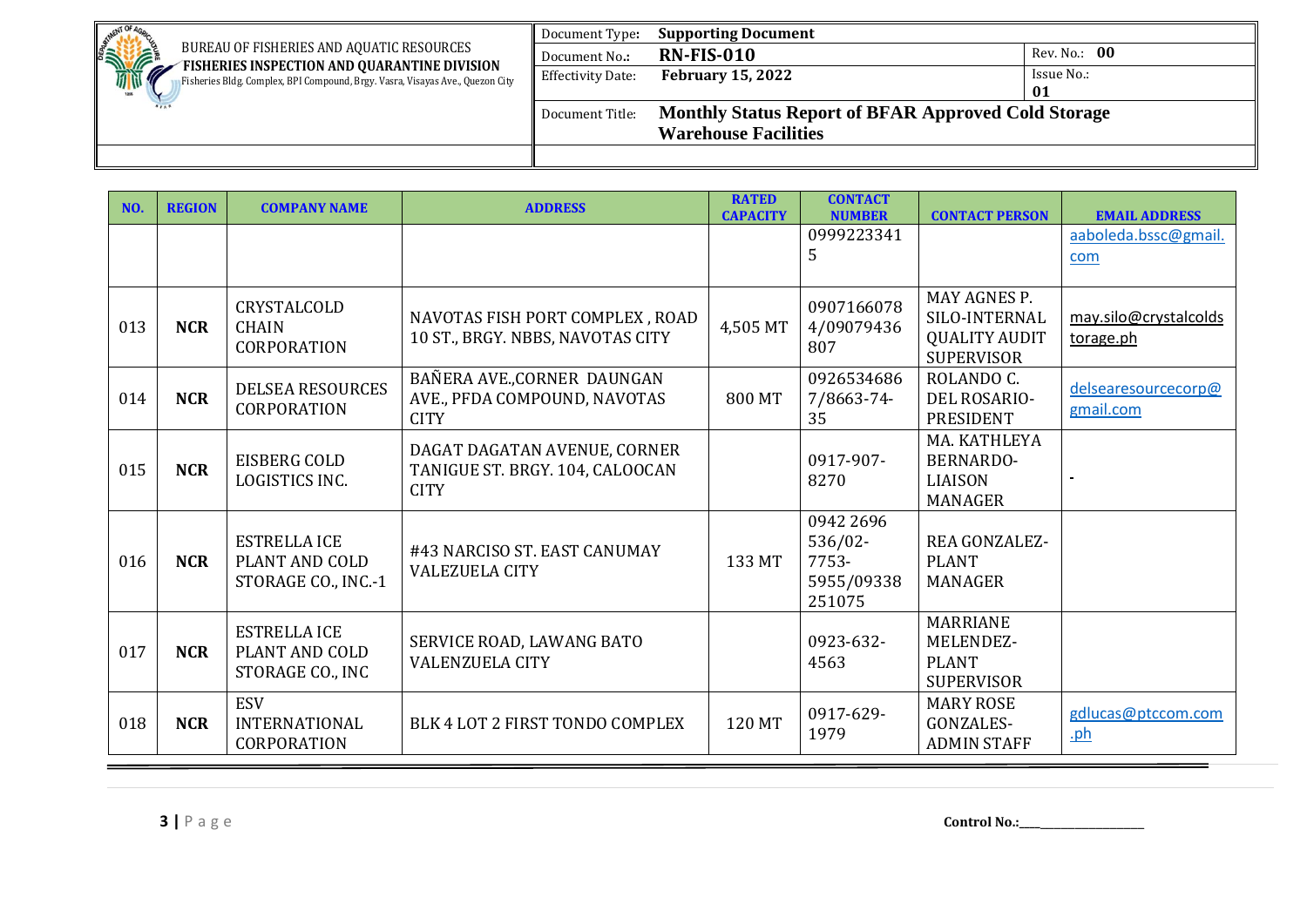| <b>NENT OF</b>                                                                                                                | Document Type:           | <b>Supporting Document</b>                                 |              |
|-------------------------------------------------------------------------------------------------------------------------------|--------------------------|------------------------------------------------------------|--------------|
| <b>SHOPPORTS</b><br>BUREAU OF FISHERIES AND AQUATIC RESOURCES                                                                 | Document No.:            | <b>RN-FIS-010</b>                                          | Rev. No.: 00 |
| FISHERIES INSPECTION AND QUARANTINE DIVISION<br>Fisheries Bldg. Complex, BPI Compound, Brgy. Vasra, Visayas Ave., Quezon City | <b>Effectivity Date:</b> | <b>February 15, 2022</b>                                   | Issue No.:   |
|                                                                                                                               |                          |                                                            | 01           |
|                                                                                                                               | Document Title:          | <b>Monthly Status Report of BFAR Approved Cold Storage</b> |              |
|                                                                                                                               |                          | <b>Warehouse Facilities</b>                                |              |
|                                                                                                                               |                          |                                                            |              |

| NO. | <b>REGION</b> | <b>COMPANY NAME</b>                                          | <b>ADDRESS</b>                                                                  | <b>RATED</b><br><b>CAPACITY</b> | <b>CONTACT</b><br><b>NUMBER</b> | <b>CONTACT PERSON</b>                                      | <b>EMAIL ADDRESS</b>                                                                                                                                                                |
|-----|---------------|--------------------------------------------------------------|---------------------------------------------------------------------------------|---------------------------------|---------------------------------|------------------------------------------------------------|-------------------------------------------------------------------------------------------------------------------------------------------------------------------------------------|
| 019 | <b>NCR</b>    | <b>ENASIA IMPORT</b><br><b>EXPORT</b><br><b>CORPORATION</b>  | LOT 15 PHASE 2 A/B INDUSTRIAL<br>DAGAT-DAGATAN, NAVOTAS CITY                    | 1,302 MT                        | 0920-951-<br>1026               | EDWIN M.<br>CHIONG-<br><b>MANAGER</b>                      |                                                                                                                                                                                     |
| 020 | <b>NCR</b>    | <b>FISHPORT ICE</b><br>PLANT, INC                            | NAVOTAS FISHERY PORT COMPLEX,<br><b>NAVOTAS CITY</b>                            | 252 MT                          | 0920-951-<br>1026               | MANOLITO N.<br>SANTOS-PLANT<br>MANAGER                     |                                                                                                                                                                                     |
| 021 | <b>NCR</b>    | <b>FORTUNE GROUP</b><br><b>CORPORATION</b>                   | ROAD 10 FISH PORT COMPLEX NORTH<br>BAY BOULEVARD, SOUTH, NAVOTAS<br><b>CITY</b> | 1,800 MT                        | 0932-8767-<br>721               | ANNE MARIE K.<br>NGO-PRESIDENT                             | maunlad marketing@<br>yahoo.com                                                                                                                                                     |
| 022 | <b>NCR</b>    | FRABELLE COLD<br><b>STORAGE</b><br><b>CORPORATION</b>        | <b>C-3 ROAD NEAR CORNER DAGAT-</b><br>DAGATAN AVENUE, CALOOCAN CITY             | 1,280 MT                        | 8287-8902 to<br>03              | MARILYN M.<br>FELARCA-<br><b>GENERAL</b><br><b>MANAGER</b> | angela.sale@frabellec<br>s.com,<br>rolly.antoc@frabellecs<br>.com                                                                                                                   |
| 023 | <b>NCR</b>    | <b>FRABELLE COLD</b><br><b>STORAGE</b><br><b>CORPORATION</b> | R-10 NBBS PROPER 1485, NAVOTAS<br><b>CITY</b>                                   | 3,600 MT                        | 0991-502-<br>7401               | <b>MARILYN</b><br>FELARCA-<br>GENERAL<br><b>MANAGER</b>    | marilyn.felarca@frabe<br>lles.com,<br>alsie.landicho@frabell<br>ecs.com,<br>mark.ella@frabellecs.<br>com,<br>jun.mariano@frabelle<br>cs.com,<br>veronica.lagarde@fra<br>bellecs.com |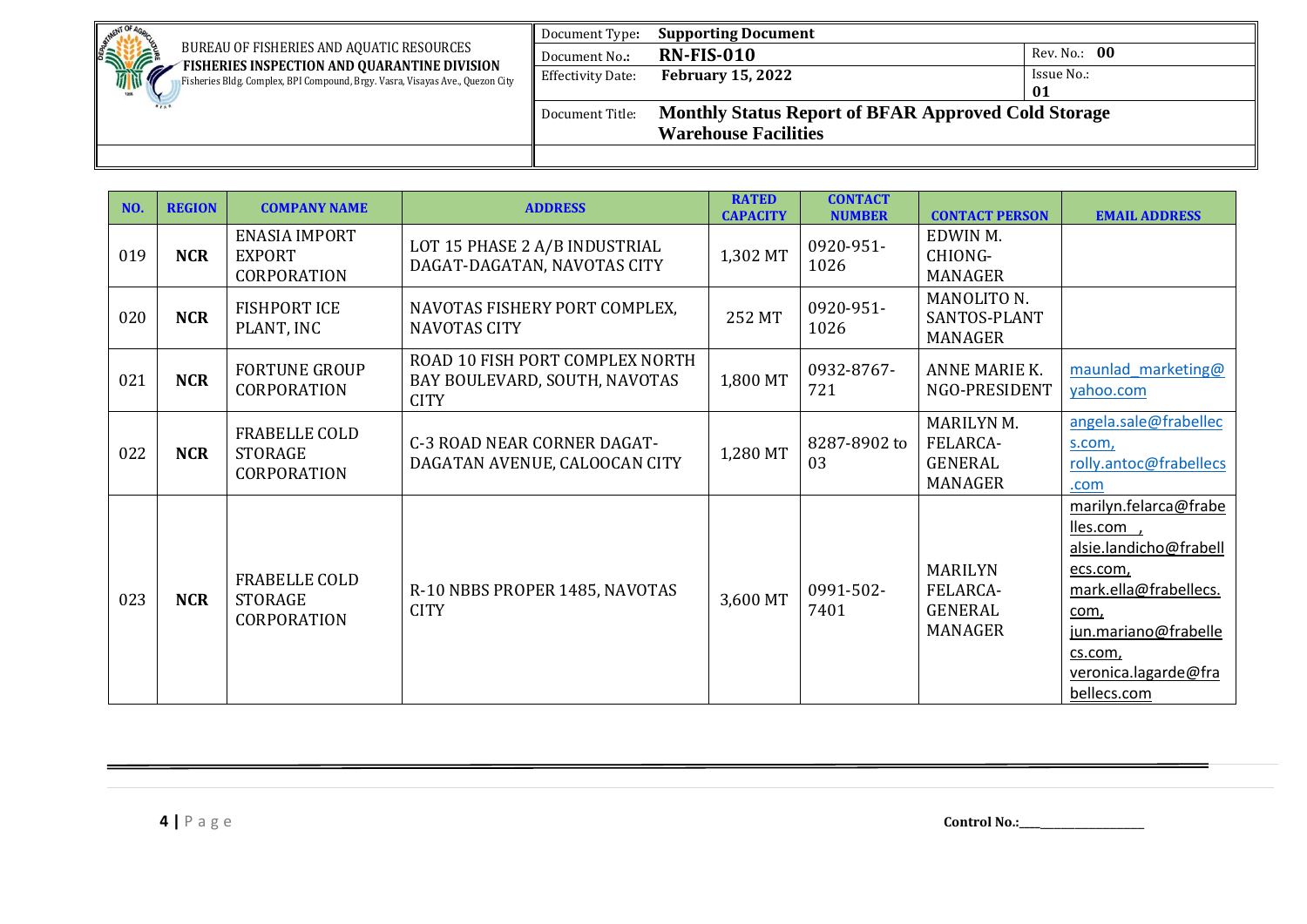| <b>AFNT OF</b>                                                                                                                      | Document Type:           | <b>Supporting Document</b>                                 |              |
|-------------------------------------------------------------------------------------------------------------------------------------|--------------------------|------------------------------------------------------------|--------------|
| <b>SHIPPING</b><br>BUREAU OF FISHERIES AND AQUATIC RESOURCES                                                                        | Document No.:            | <b>RN-FIS-010</b>                                          | Rev. No.: 00 |
| FISHERIES INSPECTION AND QUARANTINE DIVISION<br>Ø.<br>Fisheries Bldg. Complex, BPI Compound, Brgy. Vasra, Visayas Ave., Quezon City | <b>Effectivity Date:</b> | <b>February 15, 2022</b>                                   | Issue No.:   |
|                                                                                                                                     |                          |                                                            | 01           |
|                                                                                                                                     | Document Title:          | <b>Monthly Status Report of BFAR Approved Cold Storage</b> |              |
|                                                                                                                                     |                          | <b>Warehouse Facilities</b>                                |              |
|                                                                                                                                     |                          |                                                            |              |

| NO. | <b>REGION</b> | <b>COMPANY NAME</b>                                                   | <b>ADDRESS</b>                                                | <b>RATED</b><br><b>CAPACITY</b>  | <b>CONTACT</b><br><b>NUMBER</b>              | <b>CONTACT PERSON</b>                                                             | <b>EMAIL ADDRESS</b>                                                     |
|-----|---------------|-----------------------------------------------------------------------|---------------------------------------------------------------|----------------------------------|----------------------------------------------|-----------------------------------------------------------------------------------|--------------------------------------------------------------------------|
| 024 | <b>NCR</b>    | <b>GLACIER</b><br><b>REFRIGERATED</b><br>SERVICES CORP.               | 36C DBP AVE. FTI COMPLEX, TAGUIG<br><b>CITY</b>               | 1,822.95<br><b>MT</b>            | 838-0083                                     | EDZOLYN L.<br>RICAFRENTE-<br><b>QUALITY</b><br><b>ASSURANCE</b><br><b>OFFICER</b> | edzolyn.r@gmail.com,<br>qa.gft@glacier.com.p<br>$\underline{\mathsf{h}}$ |
| 025 | <b>NCR</b>    | <b>GLACIER NORTH</b><br><b>REFREGIRATION</b><br>SERVICES CORP.        | <b>200 ROOSEVELT AVENUE PITIMINI</b><br>ST. SFDM QUEZON CITY  | 2,838<br><b>MT</b>               | 925-1002-<br>888/092686<br>17524             | ARTURO C. YAN-<br>PRESIDENT/OW<br><b>NER</b>                                      | rcbriz.gnorth@glacier.<br>com.ph                                         |
| 026 | <b>NCR</b>    | <b>GLACIER SOUTH</b><br><b>REFREGIRATION</b><br><b>SERVICES CORP.</b> | AMVEL BUSINESS PARK, BRGY. SAN<br>DIONISIO, PARAÑAQUE CITY    | 10,222<br><b>MT</b>              | 810-0730<br>loc104                           | PRECY PEARL D.<br>PADERE-<br><b>QUALITY</b><br><b>ASSURANCE</b><br><b>OFFICER</b> |                                                                          |
| 027 | <b>NCR</b>    | <b>GREENBELT FOOD</b><br><b>PRODUCTS</b><br>CORPORATION               | 383 F. SAN DIEGO ST. VEINTE REALES,<br><b>VALENZUELA CITY</b> | 540 MT                           |                                              | WILLY CO-<br><b>GENERAL</b><br><b>MANAGER</b>                                     |                                                                          |
| 028 | <b>NCR</b>    | HAPPY CHEF, INC.                                                      | NAVOTAS FISH PORT COMPLEX<br>WHARFSIDE, NAVOTAS, MANILA       | 520 MT                           | 281-<br>1709/283-<br>5925                    | <b>BENJAMIN SY-</b><br><b>PRESIDENT</b>                                           |                                                                          |
| 029 | <b>NCR</b>    | <b>HIGHTOWER</b><br><b>STORAGE AND</b><br>TRADING CENTRE,<br>INC.     | 502 A CARLOS PALANCA Sr. TREET,<br>QUIAPO, MANILA             | 5,000 MT                         | $523 -$<br>4099/524-<br>$6411/310$ -<br>1181 | QING MIN WEI-<br><b>CEO</b>                                                       | htstorage2012@gmail<br>.com                                              |
| 030 | <b>NCR</b>    | <b>HIGHTOWER</b><br><b>WAREHOUSE &amp;</b>                            | 31 C JG SAN VICTORES, SAN ANTONIO,<br><b>PARANAQUE</b>        | 6,000<br><b>PALLETS</b><br>TONS/ | 0928-635-<br>7421/0945-<br>$413 -$           | СНІ НО СО-<br><b>PRESIDENT</b>                                                    | hightowerwhse@gmai<br>I.com                                              |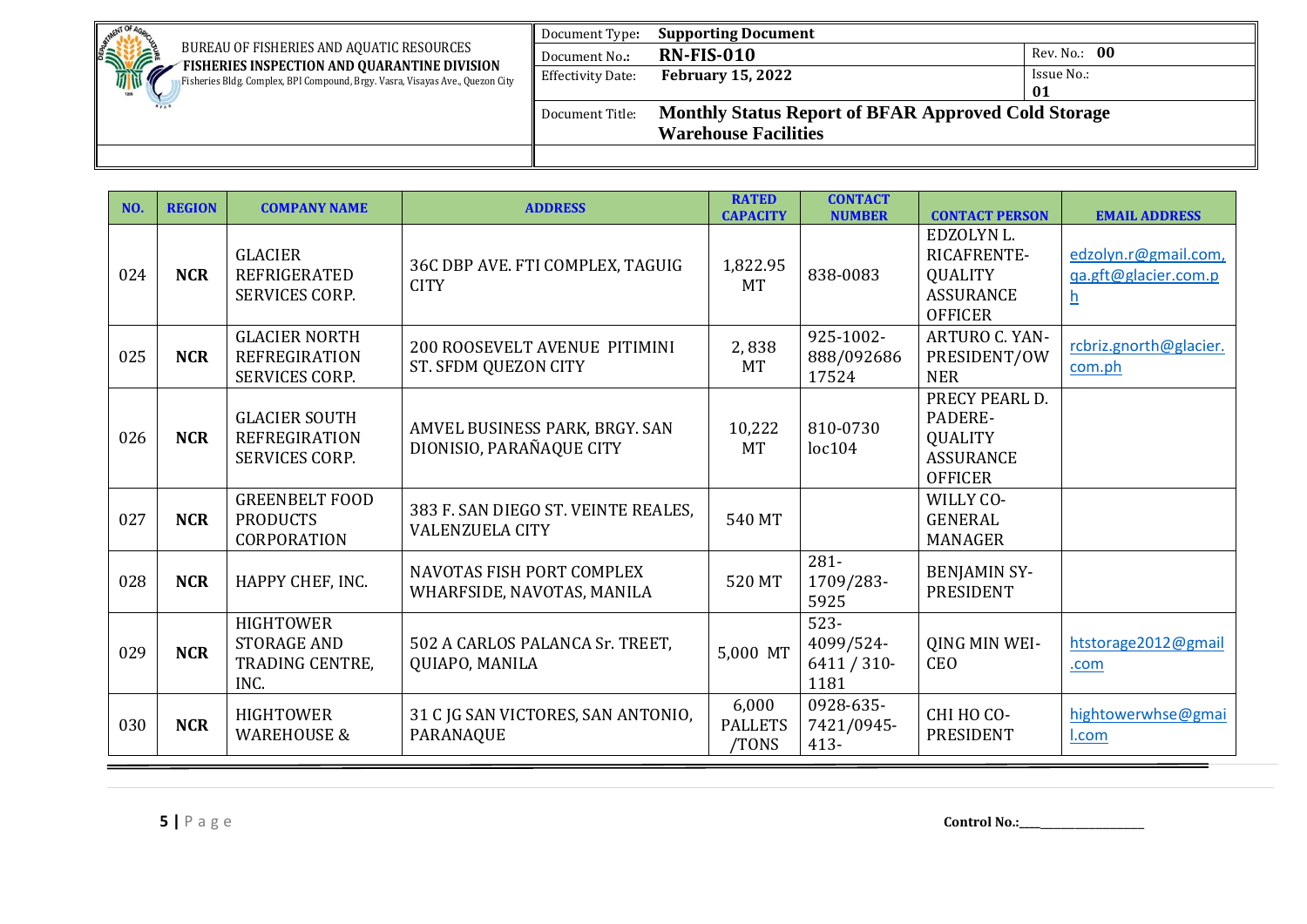| <b>AFNT OF</b>                                                                                                                      | Document Type:           | <b>Supporting Document</b>                                 |              |
|-------------------------------------------------------------------------------------------------------------------------------------|--------------------------|------------------------------------------------------------|--------------|
| <b>SHIPPING</b><br>BUREAU OF FISHERIES AND AQUATIC RESOURCES                                                                        | Document No.:            | <b>RN-FIS-010</b>                                          | Rev. No.: 00 |
| FISHERIES INSPECTION AND QUARANTINE DIVISION<br>Ø.<br>Fisheries Bldg. Complex, BPI Compound, Brgy. Vasra, Visayas Ave., Quezon City | <b>Effectivity Date:</b> | <b>February 15, 2022</b>                                   | Issue No.:   |
|                                                                                                                                     |                          |                                                            | 01           |
|                                                                                                                                     | Document Title:          | <b>Monthly Status Report of BFAR Approved Cold Storage</b> |              |
|                                                                                                                                     |                          | <b>Warehouse Facilities</b>                                |              |
|                                                                                                                                     |                          |                                                            |              |

| NO. | <b>REGION</b> | <b>COMPANY NAME</b>                                             | <b>ADDRESS</b>                                                                 | <b>RATED</b><br><b>CAPACITY</b> | <b>CONTACT</b><br><b>NUMBER</b>                            | <b>CONTACT PERSON</b>                                                | <b>EMAIL ADDRESS</b>                                                                                                 |
|-----|---------------|-----------------------------------------------------------------|--------------------------------------------------------------------------------|---------------------------------|------------------------------------------------------------|----------------------------------------------------------------------|----------------------------------------------------------------------------------------------------------------------|
|     |               | PROCESSING<br><b>CENTER, INC</b>                                |                                                                                |                                 | 2650/0918-<br>672-4462                                     |                                                                      |                                                                                                                      |
| 031 | <b>NCR</b>    | <b>HJR</b><br><b>INTERNATIONAL</b><br><b>CORPORATION</b>        | LOT 1-6 BLK. 16A DAGAT-DAGATAN<br>AVENUE, CALOOCAN CITY                        | 216 MT                          | 02-8285-<br>7813                                           | <b>RICKY SUN</b>                                                     | mhjr.coordinator@gm<br>ail.com                                                                                       |
| 032 | <b>NCR</b>    | <b>ICY POINT COLD</b><br><b>STORAGE AND</b><br>PROCESSING CORP. | LAPU-LAPU AVE., CORNER BAY<br><b>BOULEVARD-NORTH NAVOTAS</b>                   | 3,000 MT                        | $(02)282 -$<br>3827/29,<br>0932846804<br>4/09173217<br>151 | <b>GLENN JOSE R.</b><br>IGNACIO-<br><b>GENERAL</b><br><b>MANAGER</b> | icypoint2018@gmail.c<br>om,<br>rodellacroberto@yah<br>oo.com                                                         |
| 033 | <b>NCR</b>    | <b>IGLOO SUPPLY</b><br>CHAIN PHILS., INC.                       | MANGGAHAN LIGHT INDUSTRIAL<br>PARK, A.RODRIGUEZ AVE.,<br>MANGGAHAN, PASIG CITY | 2,700 MT                        | 012-259-<br>6987,<br>6479254                               | MA. WILMA M.<br>REDOQUENO-QA<br><b>EHS MANAGER</b>                   | wilma.redoquerio@igl<br>oosupplychain.com.ph                                                                         |
| 034 | <b>NCR</b>    | <b>JENTEC COLD</b><br>STORAGE, INC.                             | AMANG RODRIGUEZ AVE. MANGAHAN<br>LIHGT INDUSTRIAL PARK,<br>MANGAHAN, PASIG     | 136 MT                          | $971 -$<br>7801/0956-<br>8146-697                          | <b>PAMELA</b><br>CARDIÑO-<br>DEPOT QA                                | janine.cuya@jentecst<br>orage.com;<br>pamela.cardino@jent<br>ecstorage6.com;<br>earl.pasalida@jentec<br>storage6.com |
| 035 | <b>NCR</b>    | JENTEC STORAGE,<br>INC.                                         | JC BLDG., RAYMUNDO AVE., BRGY.<br>MAYBUNGA, ROSARIO, PASIG CITY                | 50 MT                           | 09175362<br>968                                            | <b>EARL JUPHET</b><br>PASALIDA-<br>DEPOT QA                          | earl.pasalida@jentecs<br>torage6.com                                                                                 |
| 036 | <b>NCR</b>    | JENTEC STORAGE,<br>INC.                                         | 1299 LUIS ST., BRGY. SAN MIGUEL,<br><b>PASIG CITY</b>                          | <b>20 MT</b>                    | 0909 3637<br>045                                           | MA. ERCY<br>GELOSO-QA<br><b>OFFICER</b>                              | ercy.geloso@jentecst<br>orage6.com;<br>jayar.caringal@jente                                                          |

**6** | P a g e **Control No.:\_\_\_\_\_\_**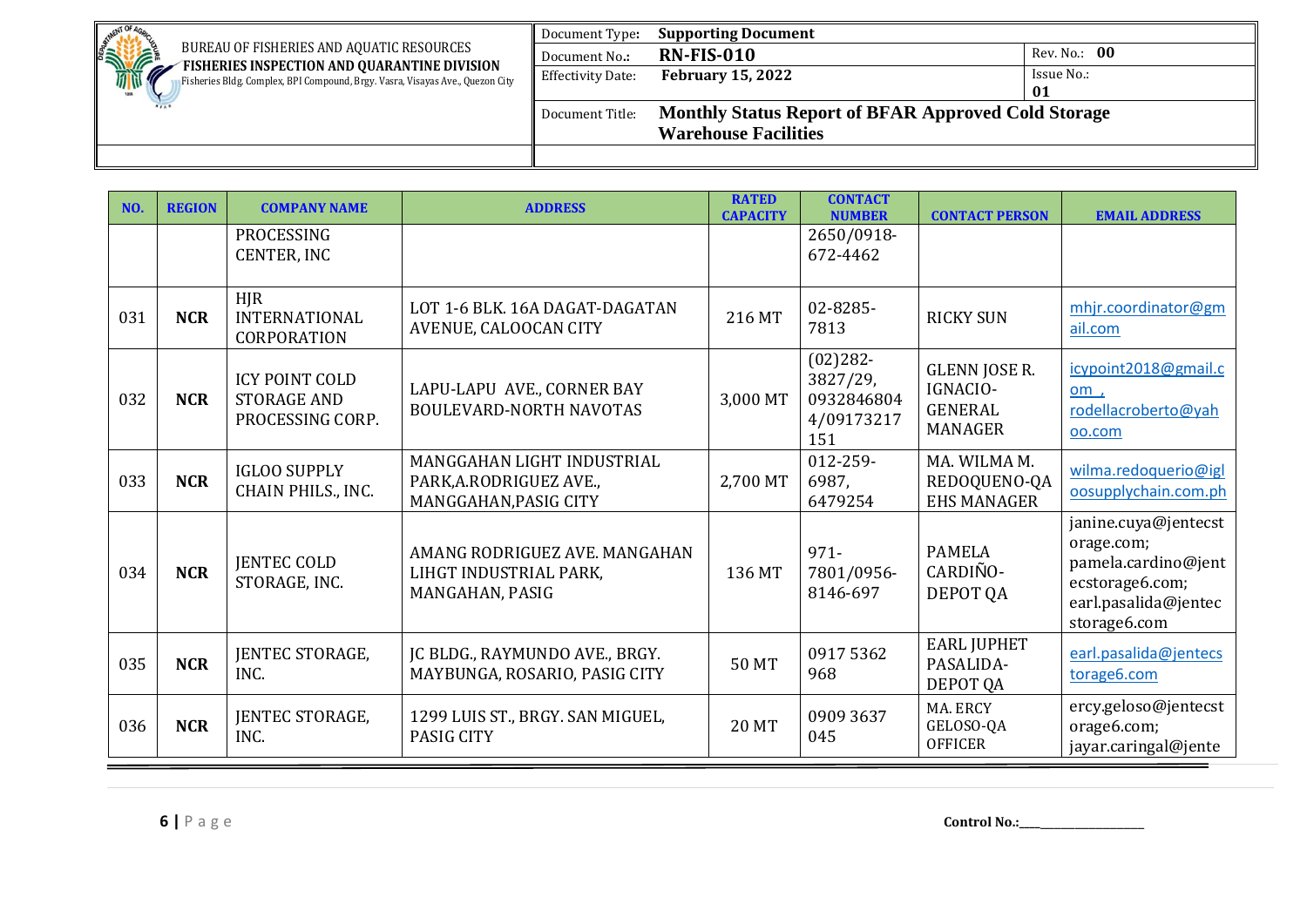| MENT OF                                                                                                                             | Document Type:    | <b>Supporting Document</b>                                 |              |
|-------------------------------------------------------------------------------------------------------------------------------------|-------------------|------------------------------------------------------------|--------------|
| <b>SINTERNATIONAL PROPERTY</b><br>BUREAU OF FISHERIES AND AQUATIC RESOURCES                                                         | Document No.:     | <b>RN-FIS-010</b>                                          | Rev. No.: 00 |
| FISHERIES INSPECTION AND QUARANTINE DIVISION<br>Ø.<br>Fisheries Bldg. Complex, BPI Compound, Brgy. Vasra, Visayas Ave., Quezon City | Effectivity Date: | <b>February 15, 2022</b>                                   | Issue No.:   |
| 1208                                                                                                                                |                   |                                                            | 01           |
|                                                                                                                                     | Document Title:   | <b>Monthly Status Report of BFAR Approved Cold Storage</b> |              |
|                                                                                                                                     |                   | <b>Warehouse Facilities</b>                                |              |
|                                                                                                                                     |                   |                                                            |              |

| NO. | <b>REGION</b> | <b>COMPANY NAME</b>                                                 | <b>ADDRESS</b>                                                                    | <b>RATED</b><br><b>CAPACITY</b> | <b>CONTACT</b><br><b>NUMBER</b>         | <b>CONTACT PERSON</b>                                                      | <b>EMAIL ADDRESS</b>                                                                                |
|-----|---------------|---------------------------------------------------------------------|-----------------------------------------------------------------------------------|---------------------------------|-----------------------------------------|----------------------------------------------------------------------------|-----------------------------------------------------------------------------------------------------|
|     |               |                                                                     |                                                                                   |                                 |                                         |                                                                            | cstorage6.com;<br>daphney.laudencia@j<br>entecstorage.com;<br>marilou.javier@jente<br>cstorage4.com |
| 037 | <b>NCR</b>    | <b>JM PROCESSING AND</b><br>FREEZING SERVICES,<br><b>INC-BRII</b>   | <b>JM COMPOUND HONDURAS ST. SAN</b><br>ISIDRO, MAKATI CITY                        |                                 |                                         |                                                                            |                                                                                                     |
| 038 | <b>NCR</b>    | JM PROCESSING AND<br>FREEZING SERVICES,<br><b>INC- EXT'N OFFICE</b> | <b>IM COMPOUND ROCKEFELLER ST. SAN</b><br>ISIDRO, MAKATI CITY                     | 159.6 MT                        | $(02)$ 8772-<br>1963<br>0999990875<br>4 | <b>SALVADOR</b><br>SILAO-GENERAL<br><b>MANAGER</b>                         | mbguinto@jmprofree<br>ze.com                                                                        |
| 039 | <b>NCR</b>    | <b>KAI-ANYA FOODS</b><br>INC. (CRYSTAL COLD<br>STORAGE)             | 0404 RADIAL ROAD, NORTHBAY<br>BOULEVARD SOUTH, NAVOTAS CITY                       | 2,702 MT                        | 0956 9983<br>257/096692<br>4336         | MAY AGNES P.<br>SILO-INTERNAL<br><b>QUALITY AUDIT</b><br><b>SUPERVISOR</b> | winnie.tion@crystalco<br>Idstorage.ph                                                               |
| 040 | <b>NCR</b>    | KIMIDORI LOGISTICS<br><b>SERVICES</b>                               | 26 LAPU-LAPU AVENUE, DAGAT-<br>DAGATAN NORTH BAY BOULEVARD<br>SOUTH, NAVOTAS CITY | 900 MT                          | $(02)8352 -$<br>0960                    | <b>ROWENA</b><br><b>SERASPE</b><br>BALANQUIT-<br><b>OWNER</b>              |                                                                                                     |
| 041 | <b>NCR</b>    | LUCKY ASIA INT'L<br><b>TRADING</b><br><b>CORPORATION</b>            | <b>168-A VERONICA DE LEON</b><br>ST.DELBROS, BRGY. STO NIÑO<br>PARAÑAQUE CITY     | <b>18 MT</b>                    | 02-852-4485                             | <b>BENSON TAN SY</b>                                                       | luckyasiatrading.corp<br>@gmail.com                                                                 |
| 042 | <b>NCR</b>    | <b>MAYON</b><br>CONSOLIDATED, INC.                                  | 91-95 PANAY AVENUE SOUTH<br>TRIANGLE, QUEZON CITY                                 | <b>42 MT</b>                    | 0919-067-<br>6844                       | <b>EDRIC CHAN-</b><br><b>SUPERVISOR</b>                                    | heidi ling2k@yahoo.c<br>om                                                                          |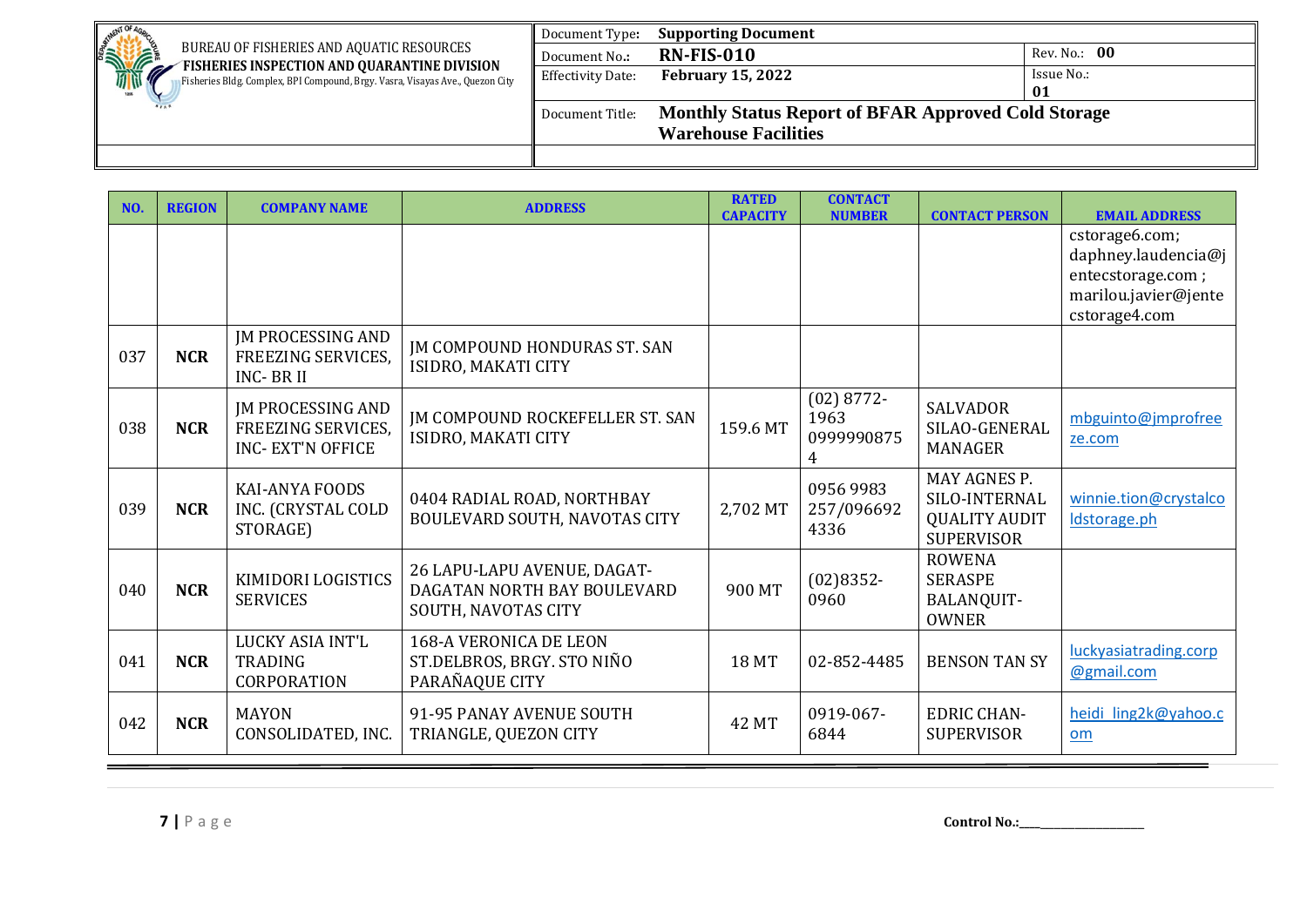| <b>NENT OF</b>                                                                                                                | Document Type:           | <b>Supporting Document</b>                                 |              |  |  |  |
|-------------------------------------------------------------------------------------------------------------------------------|--------------------------|------------------------------------------------------------|--------------|--|--|--|
| <b>SINTERNATIONAL PROPERTY</b><br>BUREAU OF FISHERIES AND AQUATIC RESOURCES                                                   | Document No.:            | <b>RN-FIS-010</b>                                          | Rev. No.: 00 |  |  |  |
| FISHERIES INSPECTION AND QUARANTINE DIVISION<br>Fisheries Bldg. Complex, BPI Compound, Brgy. Vasra, Visayas Ave., Quezon City | <b>Effectivity Date:</b> | <b>February 15, 2022</b>                                   | Issue No.:   |  |  |  |
|                                                                                                                               |                          |                                                            | 01           |  |  |  |
|                                                                                                                               | Document Title:          | <b>Monthly Status Report of BFAR Approved Cold Storage</b> |              |  |  |  |
|                                                                                                                               |                          | <b>Warehouse Facilities</b>                                |              |  |  |  |
|                                                                                                                               |                          |                                                            |              |  |  |  |

| NO. | <b>REGION</b> | <b>COMPANY NAME</b>                                      | <b>ADDRESS</b>                                                                               | <b>RATED</b><br><b>CAPACITY</b> | <b>CONTACT</b><br><b>NUMBER</b>            | <b>CONTACT PERSON</b>                                                                 | <b>EMAIL ADDRESS</b>                                                  |
|-----|---------------|----------------------------------------------------------|----------------------------------------------------------------------------------------------|---------------------------------|--------------------------------------------|---------------------------------------------------------------------------------------|-----------------------------------------------------------------------|
| 043 | <b>NCR</b>    | MILLENIUM OCEAN<br><b>STAR CORPORATION</b>               | BAÑERA AVE., CORNER PREMIER<br>PORT STREET, NAVOTAS CITY                                     | 420 MT                          | 355-5502                                   | <b>EMERARL UY-</b><br><b>PLANT</b><br><b>MANAGER</b>                                  | ddc.imports@millen<br>nium-oceanstar.com;<br>des_import@yahoo.c<br>om |
| 044 | <b>NCR</b>    | <b>MINDANAO FOOD</b><br><b>CORPORATION</b>               | 69 SUSANO ROAD, BGRY., SAN<br>AGUSTIN, NOVALICHES, QUEZON CITY                               | 420 MT                          | 09322-2908-<br>799                         | HENRY T. UY-<br>PRESIDENT                                                             |                                                                       |
| 045 | <b>NCR</b>    | <b>METOLIUS VALLEY</b><br>INC.                           | 8-E JENNY'S AVENUE, ROSARIO, PASIG<br><b>CITY</b>                                            | 4 MT                            | 0938-414-<br>4690                          | LOVELA A.<br><b>ROTA-FINACE</b><br><b>MANAGER</b>                                     | dovie.domingo@meto<br>liusvalley.com                                  |
| 046 | <b>NCR</b>    | <b>MNO OCEAN</b><br><b>TRADING</b>                       | LOT 1099 DAUNGAN AVE., NBBS<br><b>NAVOTAS CITY</b>                                           | 600 MT                          | 0917-8287-<br>668/094201<br>99101          | <b>DAVID ANDREW</b><br><b>B. CO-OWNER</b>                                             | alvinc0.ofc@gmail.co<br>m                                             |
| 047 | <b>NCR</b>    | <b>ONE STOP</b><br>WAREHOUSING<br>SOLUTIONS, INC.        | MSL HUB, AFB-RSBS INDUSTRIAL<br>PARK, KM.12EAST SERVICE ROAD,<br><b>BICUTAN, TAGUIG CITY</b> | 416 MT                          | 0998 5912<br>731                           | <b>MARVIN S.</b><br>ROXAS & REX C.<br>CABARDO-<br><b>OPERATIONS</b><br><b>MANAGER</b> | johan.munoz@msl.co<br>m.ph                                            |
| 048 | <b>NCR</b>    | PHILSTORAGE<br>CORPORATION                               | 525 M. ST. BANGKULASI, NAVOTAS<br><b>CITY</b>                                                | 400 MT                          | 281-7973,<br>8281-7962,<br>0956389338<br>2 | <b>ALBERT</b><br><b>BANIQUED-</b><br><b>OFFICE STAFF</b>                              | ps.service@ice.com.p<br><u>h</u>                                      |
| 049 | <b>NCR</b>    | PRESIDENT MARINE<br><b>PRODUCTS</b><br><b>COPORATION</b> | NO. 7, IRC COMPOUND, PASO DE BLAS,<br><b>VALENZUELA CITY</b>                                 | 220 MT                          | 984-<br>0669/0926-<br>931-2848             | <b>JUSTINO</b><br>VILLANUEVA-<br><b>OFFICER IN</b><br><b>CHARGE</b>                   | presmarine corp@ya<br>hoo.com                                         |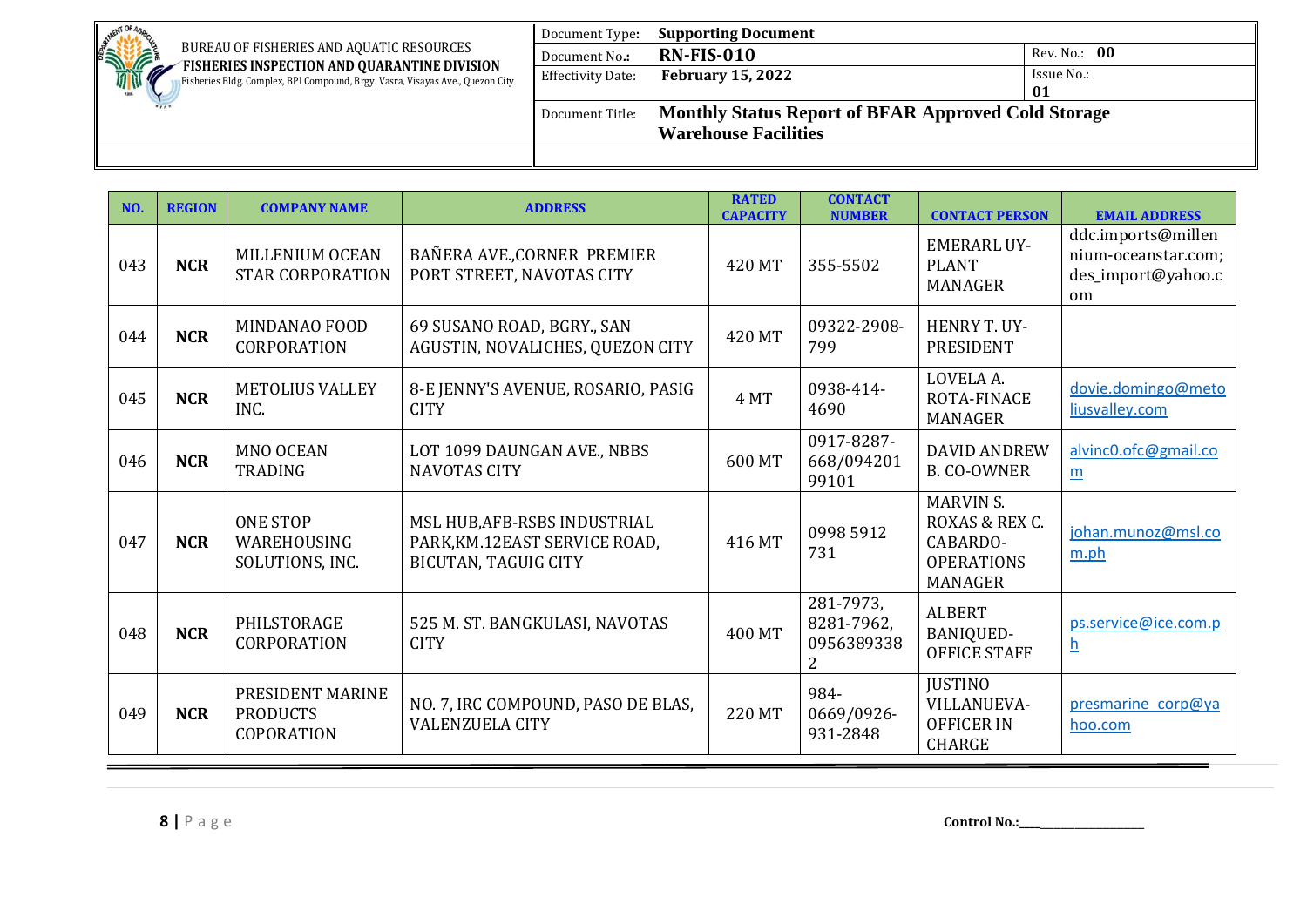| <b>NENT OF</b>                                                                                                                | Document Type:    | <b>Supporting Document</b>                                 |              |
|-------------------------------------------------------------------------------------------------------------------------------|-------------------|------------------------------------------------------------|--------------|
| <b>RATION</b><br>BUREAU OF FISHERIES AND AQUATIC RESOURCES                                                                    | Document No.:     | <b>RN-FIS-010</b>                                          | Rev. No.: 00 |
| FISHERIES INSPECTION AND QUARANTINE DIVISION<br>Fisheries Bldg. Complex, BPI Compound, Brgy. Vasra, Visayas Ave., Quezon City | Effectivity Date: | <b>February 15, 2022</b>                                   | Issue No.:   |
|                                                                                                                               |                   |                                                            | 01           |
|                                                                                                                               | Document Title:   | <b>Monthly Status Report of BFAR Approved Cold Storage</b> |              |
|                                                                                                                               |                   | <b>Warehouse Facilities</b>                                |              |
|                                                                                                                               |                   |                                                            |              |

| NO. | <b>REGION</b> | <b>COMPANY NAME</b>                                       | <b>ADDRESS</b>                                                                       | <b>RATED</b><br><b>CAPACITY</b> | <b>CONTACT</b><br><b>NUMBER</b>                  | <b>CONTACT PERSON</b>                                                  | <b>EMAIL ADDRESS</b>                                                                                    |
|-----|---------------|-----------------------------------------------------------|--------------------------------------------------------------------------------------|---------------------------------|--------------------------------------------------|------------------------------------------------------------------------|---------------------------------------------------------------------------------------------------------|
| 050 | <b>NCR</b>    | <b>POLAR BEAR</b><br><b>FREEZING AND</b><br>STORAGE CORP. | NO. 48 AMANG RODRIGUEZ AVENUE<br><b>MANGGAHAN PASIG CITY</b>                         | 3,026 MT                        | 0917-5792-<br>050                                | <b>KAREN C.</b><br>MATEO-<br><b>OPERATION</b><br><b>MANAGER</b>        | qa_polarbearpasig@<br>yahoo.com.ph;<br>admin_bicutan@pola<br>rbear.com.ph;<br>t.villareal@yahoo.co<br>m |
| 051 | <b>NCR</b>    | <b>POLAR BEAR</b><br><b>FREEZING AND</b><br>STORAGE CORP. | NO.1 GS 2ND AVENUE, MAÑALAC ST.<br>BAGUMBAYAN, TAGUIG CITY                           | 199.5 MT                        | 0966-234-<br>9427                                | LOVIRIZA P.<br>CONOPIO                                                 | operations bicutan@<br>polarbear.com.ph                                                                 |
| 052 | <b>NCR</b>    | <b>RBL FISHING</b><br>CORPORATION                         | BULUNGAN ST, NAVOTAS FISH PORT<br>COMPLEX, NBBS, NAVOTAS CITY                        | 2,127 MT                        | 282-<br>8952/282-<br>8960                        | FERDINAND Y.<br>LIM-EXEC. VICE<br><b>PRESIDENT</b>                     | rblfishingcorp888@ya<br>hoo.com                                                                         |
| 053 | <b>NCR</b>    | <b>ROYALE FISHING</b><br>CORPORATION                      | BANERA AVE, NAVOTAS FISHPORT<br>COMPLEX, NORTHBAY BLVD.SOUTH,<br><b>NAVOTAS CITY</b> | 700 MT                          | $(02)374-$<br>3794/09175<br>950023/837<br>4-3794 | <b>MELENCIO E.</b><br>PASCUAL JR.-<br><b>GENERAL</b><br><b>MANAGER</b> | gamarellint@royalefis<br>hing.com                                                                       |
| 054 | <b>NCR</b>    | <b>ROYAL COUNTRY</b><br><b>MARKETING</b>                  | 1194, SANTOL STREET, BRGY. SANTOL,<br>QEUZON CITY                                    | <b>20 MT</b>                    | 923-5213442                                      | <b>CHRIS UY-ASS.</b><br><b>FIELD</b><br><b>ADMINISTRATO</b><br>R       | christopherleopolduy<br>@yahoo.com                                                                      |
| 055 | <b>NCR</b>    | <b>SEA DRAGON COLD</b><br>STORAGE CORP.                   | B58 Ph3, BRGY.8 DIST 2 DAGAT-<br>DAGATAN, KALOOKAN CITY                              | 11,620<br><b>MT</b>             | 8442-<br>3603/09169<br>923306                    | <b>CARMEN S. LIM-</b><br>PRESIDENT                                     | bernadettebascara18<br>@gmail.com                                                                       |
| 056 | <b>NCR</b>    | <b>SIKAT ARAW</b><br><b>TRADING</b><br><b>CORPORATION</b> | 7 IRC COMPOUND, PASEO DE BLAS,<br>MALINTA, VALENZUELA CITY                           | 200MT                           | $(0632)984-$<br>0668/984-<br>0670                | <b>JUSTINO</b><br><b>VILLANUEVA-</b>                                   |                                                                                                         |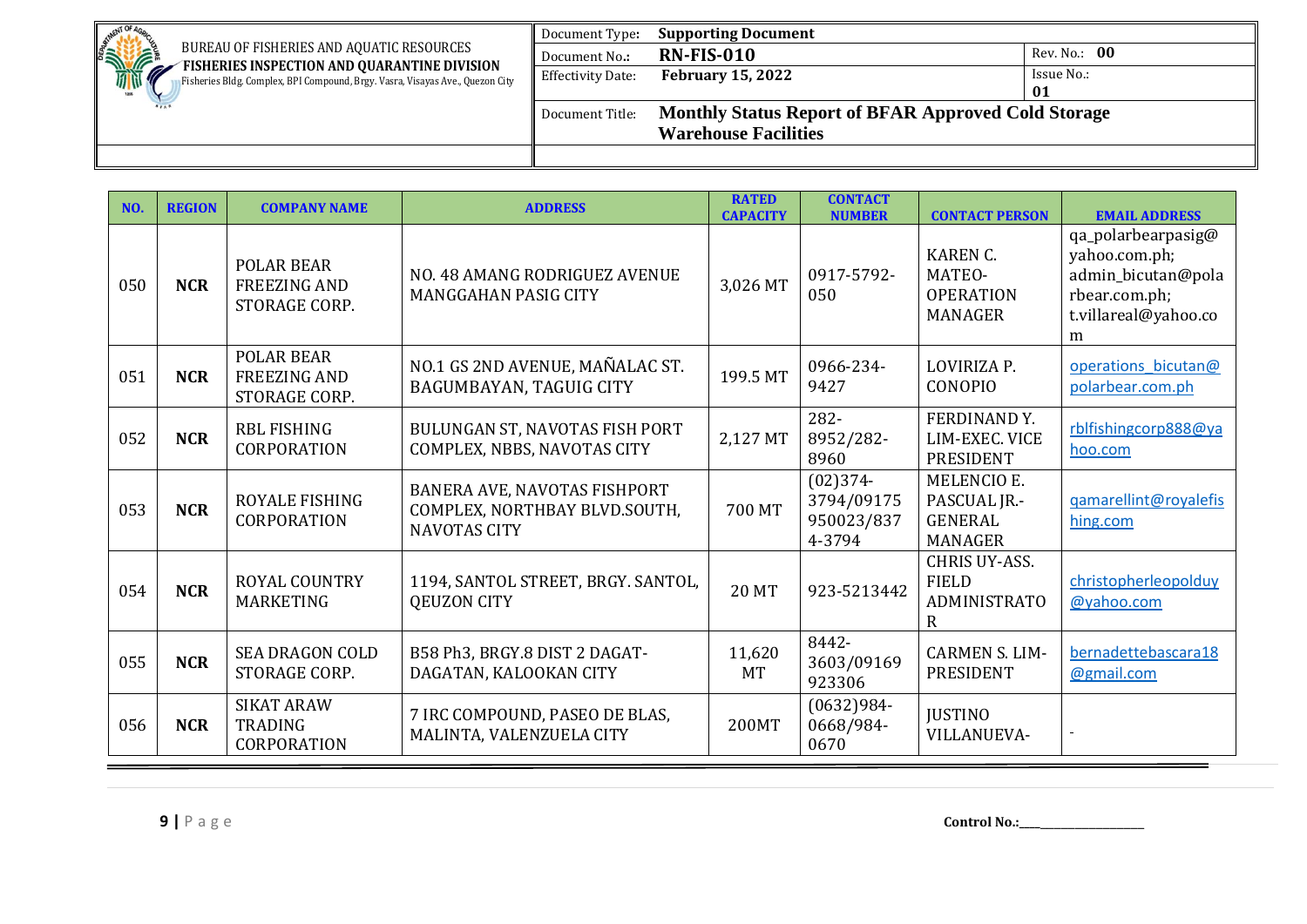| .GNT OF                                                                                                                       | Document Type:           | <b>Supporting Document</b>                                 |              |
|-------------------------------------------------------------------------------------------------------------------------------|--------------------------|------------------------------------------------------------|--------------|
| STATE<br>BUREAU OF FISHERIES AND AQUATIC RESOURCES                                                                            | Document No.:            | <b>RN-FIS-010</b>                                          | Rev. No.: 00 |
| FISHERIES INSPECTION AND QUARANTINE DIVISION<br>Fisheries Bldg. Complex, BPI Compound, Brgy. Vasra, Visayas Ave., Quezon City | <b>Effectivity Date:</b> | <b>February 15, 2022</b>                                   | Issue No.:   |
|                                                                                                                               |                          |                                                            | 01           |
|                                                                                                                               | Document Title:          | <b>Monthly Status Report of BFAR Approved Cold Storage</b> |              |
|                                                                                                                               |                          | <b>Warehouse Facilities</b>                                |              |
|                                                                                                                               |                          |                                                            |              |

| NO. | <b>REGION</b> | <b>COMPANY NAME</b>                                           | <b>ADDRESS</b>                                                                       | <b>RATED</b><br><b>CAPACITY</b> | <b>CONTACT</b><br><b>NUMBER</b>   | <b>CONTACT PERSON</b>                                                     | <b>EMAIL ADDRESS</b>                                                                                 |
|-----|---------------|---------------------------------------------------------------|--------------------------------------------------------------------------------------|---------------------------------|-----------------------------------|---------------------------------------------------------------------------|------------------------------------------------------------------------------------------------------|
|     |               |                                                               |                                                                                      |                                 |                                   | <b>OFFICER IN</b><br><b>CHARGE</b>                                        |                                                                                                      |
| 057 | <b>NCR</b>    | <b>SLORD</b><br><b>DEVELOPMENT</b><br><b>CORPORATION</b>      | PFDA FISHPORT COMPLEX, NAVOTAS<br><b>CITY</b>                                        | 1814.369<br><b>MT</b>           | 0906-316-<br>7989                 | <b>JASON SY-QA</b><br>HEAD                                                | operation@slord.com.<br>ph                                                                           |
| 058 | <b>NCR</b>    | <b>TUIDEA</b><br><b>CORPORATION</b>                           | 152 STO. DOMINGO STREET, BRGY.<br>STA. CRUZ, MANILA                                  | 112 MT                          | 02-733-4622                       | <b>KAREN T. TUI-</b><br><b>PRESIDENT</b>                                  | warehouse@weiweic<br>oldstore.com                                                                    |
| 059 | <b>NCR</b>    | <b>VVS COLD STORAGE</b><br><b>AND PROCESSING</b><br>PLANT CO. | 227 C3 ROAD CORNER NORTHBAY<br>BLVD., SOUTH, NAVOTAS. NCR 3RD<br><b>DISTRICT</b>     | 2,200 MT                        | 0917-700-<br>9169                 | <b>CARLO AURINO-</b><br>PQAS MANAGER                                      | jambrosio@vysrealtyc<br>orp.com;<br>caurino@vvsrealtycor<br>p.com;<br>rbalane@vysrealty.cor<br>p.com |
| 060 | <b>NCR</b>    | <b>VITA TROPIC ICE</b><br>COMPANY, INC.                       | FABRAL COMPOUND, NO.2 DON<br>BASILIO BAUTISTA BLVD., DAMPALIT<br><b>MALABON CITY</b> | 280MT                           | 09178287-<br>668                  | <b>CORAZON CO-</b><br><b>PRESIDENT</b>                                    | vitatropic.07@yahoo.<br>com.ph                                                                       |
| 061 | <b>NCR</b>    | WERDENBERG<br><b>INTERNATIONAL</b><br><b>CORPORATION</b>      | 7431 YAKAL STREET, SAN ANTONIO<br>VILLAGE, MAKATI CITY                               | <b>15 MT</b>                    | 840-3771 TO<br>82                 | <b>OTHMAR FREI-</b><br><b>CHIEF</b><br><b>OPERATING</b><br><b>OFFICER</b> | wic@werdenberg.com<br>cynthia@werdenberg.<br>com                                                     |
| 062 | <b>NCR</b>    | WCL COLD STORAGE<br>SOLUTIONS, INC.                           | LOT1 BLOCK5, MANILA NORTH<br>HARBOUR CENTER, RADIAL RD. 10,<br>TONDO, MANILA         | 700 MT                          | 09178340<br>629/0943-<br>804-3110 | SOPHIA T.<br>ALCARAZ-                                                     | pia@wclcoldstore.co<br>$m$ :<br>pia_t_alcaraz@yahoo.                                                 |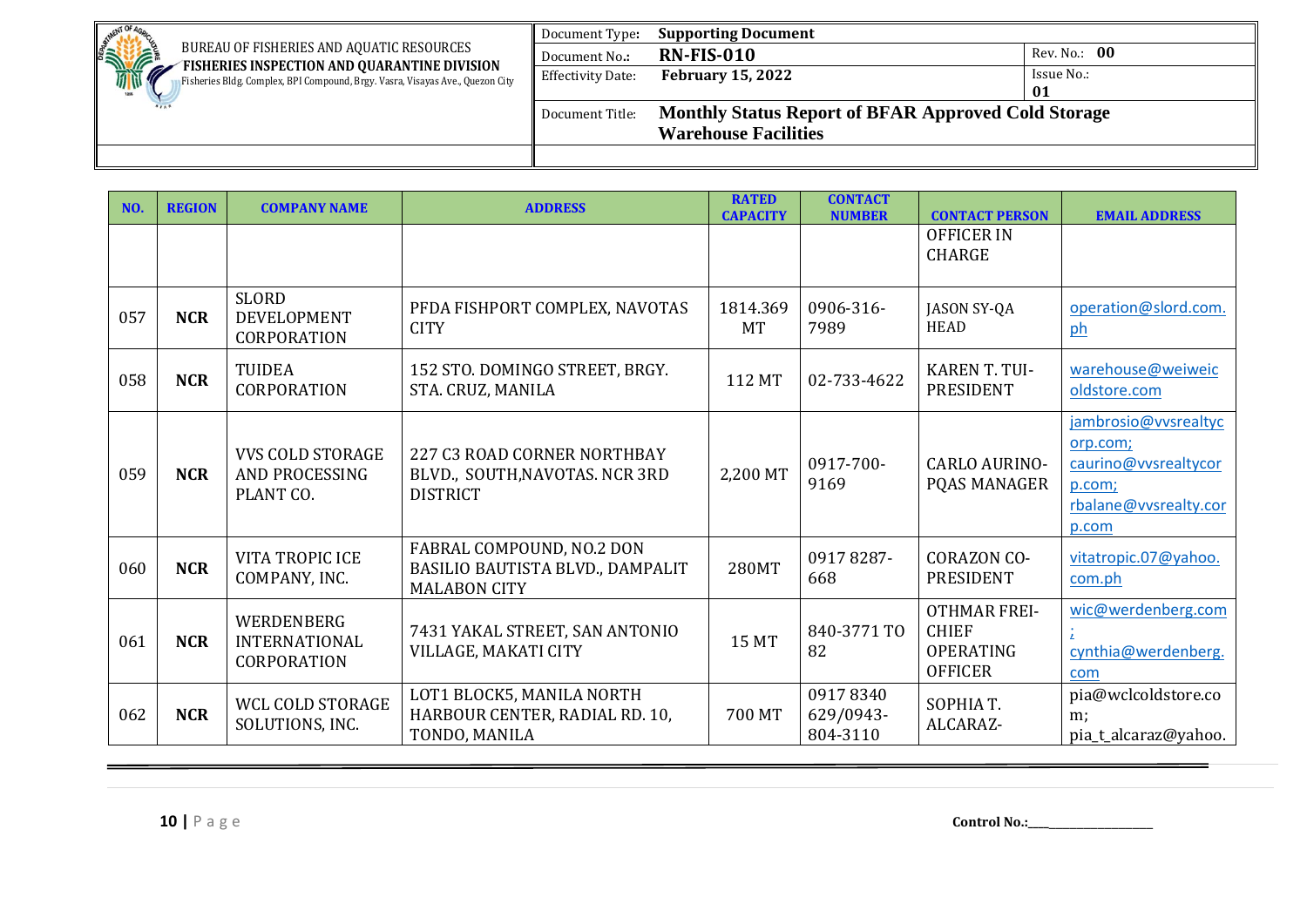| <b>NENT OF</b>                                                                                                                | Document Type:           | <b>Supporting Document</b>                                 |              |  |  |  |
|-------------------------------------------------------------------------------------------------------------------------------|--------------------------|------------------------------------------------------------|--------------|--|--|--|
| <b>SINTERNATIONAL PROPERTY</b><br>BUREAU OF FISHERIES AND AQUATIC RESOURCES                                                   | Document No.:            | <b>RN-FIS-010</b>                                          | Rev. No.: 00 |  |  |  |
| FISHERIES INSPECTION AND QUARANTINE DIVISION<br>Fisheries Bldg. Complex, BPI Compound, Brgy. Vasra, Visayas Ave., Quezon City | <b>Effectivity Date:</b> | <b>February 15, 2022</b>                                   | Issue No.:   |  |  |  |
|                                                                                                                               |                          |                                                            | 01           |  |  |  |
|                                                                                                                               | Document Title:          | <b>Monthly Status Report of BFAR Approved Cold Storage</b> |              |  |  |  |
|                                                                                                                               |                          | <b>Warehouse Facilities</b>                                |              |  |  |  |
|                                                                                                                               |                          |                                                            |              |  |  |  |

| NO. | <b>REGION</b> | <b>COMPANY NAME</b>                                                    | <b>ADDRESS</b>                                                                     | <b>RATED</b><br><b>CAPACITY</b> | <b>CONTACT</b><br><b>NUMBER</b>    | <b>CONTACT PERSON</b>                                              | <b>EMAIL ADDRESS</b>                                       |
|-----|---------------|------------------------------------------------------------------------|------------------------------------------------------------------------------------|---------------------------------|------------------------------------|--------------------------------------------------------------------|------------------------------------------------------------|
|     |               |                                                                        |                                                                                    |                                 |                                    | <b>GENERAL</b><br><b>MANAGER</b>                                   | com,<br>casasjoan1>@gmail.c<br><sub>om</sub>               |
| 063 | <b>NCR</b>    | <b>WYN TOUGH</b><br><b>INTERNATIONAL</b><br>CORPORATION                | 318 LAPU-LAPU AVE., NBBS DAGAT-<br>DAGATAN, NAVOTAS CITY                           | 840 MT                          | 0949 3911<br>380/0919-<br>0675-023 | <b>SAMUEL CHUA-</b><br><b>CORPORATE</b><br><b>SECRETARY</b>        | ma.theresacai@yahoo<br>.com.ph/ncarmona@p<br>acific.org.ph |
| 064 | R1            | <b>JENTEC STORAGE</b><br>INC.                                          | KM 211, NATIONAL HIGHWAY, BRGY.<br>UDIAO, ROSARIO, LA UNION                        | 360 MT                          | 0917-7136-<br>771                  | <b>LEAH PAEZ-</b><br><b>WARHOUSE</b><br><b>SUPERVISOR</b>          |                                                            |
| 065 | R3            | <b>JENTEC STORAGE</b><br>INC.                                          | BRGY. PANIPUAN, MEXICO,<br>PAMPANGA                                                | <b>8 MT</b>                     | 0907-628-<br>2823                  | ROMMER R.<br>ATIENZA-DEPOT<br><b>MANAGER</b>                       | eduard.danganan@je<br>ntecstorage6.com                     |
| 066 | R3            | <b>BULACAN HJR</b><br><b>INTERNATIONAL</b><br><b>CORPORATION</b>       | LOT3 BLOCK 1 PHASE III STERLING<br>INDUSTRIAL PARK LIBTONG,<br>MAYCAUAYAN, BULACAN | 800 MT                          | 044-769-<br>9426                   | <b>Ricky Sun</b>                                                   | ksonbulhjr@outlook.<br>com                                 |
| 067 | R3            | <b>GLACIER PULILAN</b><br><b>REFRIGERATION</b><br><b>SERVICES CORP</b> | NATIONAL ROAD, DAMPOL II-B<br>PULILAN BULACAN                                      | 3,159 MT                        | 0975-885-<br>1218                  |                                                                    | stdelacruzpulilan@gl<br>acier.com.ph                       |
| 068 | R3            | <b>SAN SIMON COLD</b><br>STORAGE, INC.                                 | QUEZON ROAD, BARANGAY SAN<br>ISIDRO, SAN SIMON, PAMPANGA                           |                                 |                                    |                                                                    | $\blacksquare$                                             |
| 069 | $R-3$         | <b>VIFEL ICE PLANT</b><br>AND COLD STORAGE,<br>INC.                    | <b>ROSAS NORTE SALUYSOY</b><br>MEYCAUAYAN, BULACAN                                 | 380 MT                          | 0977-640-<br>9903                  | AIMEE MARY M.<br><b>BUENAVENTUR</b><br>A-GENERAL<br><b>MANAGER</b> | ga@vifelcoldstorage.c<br>om                                |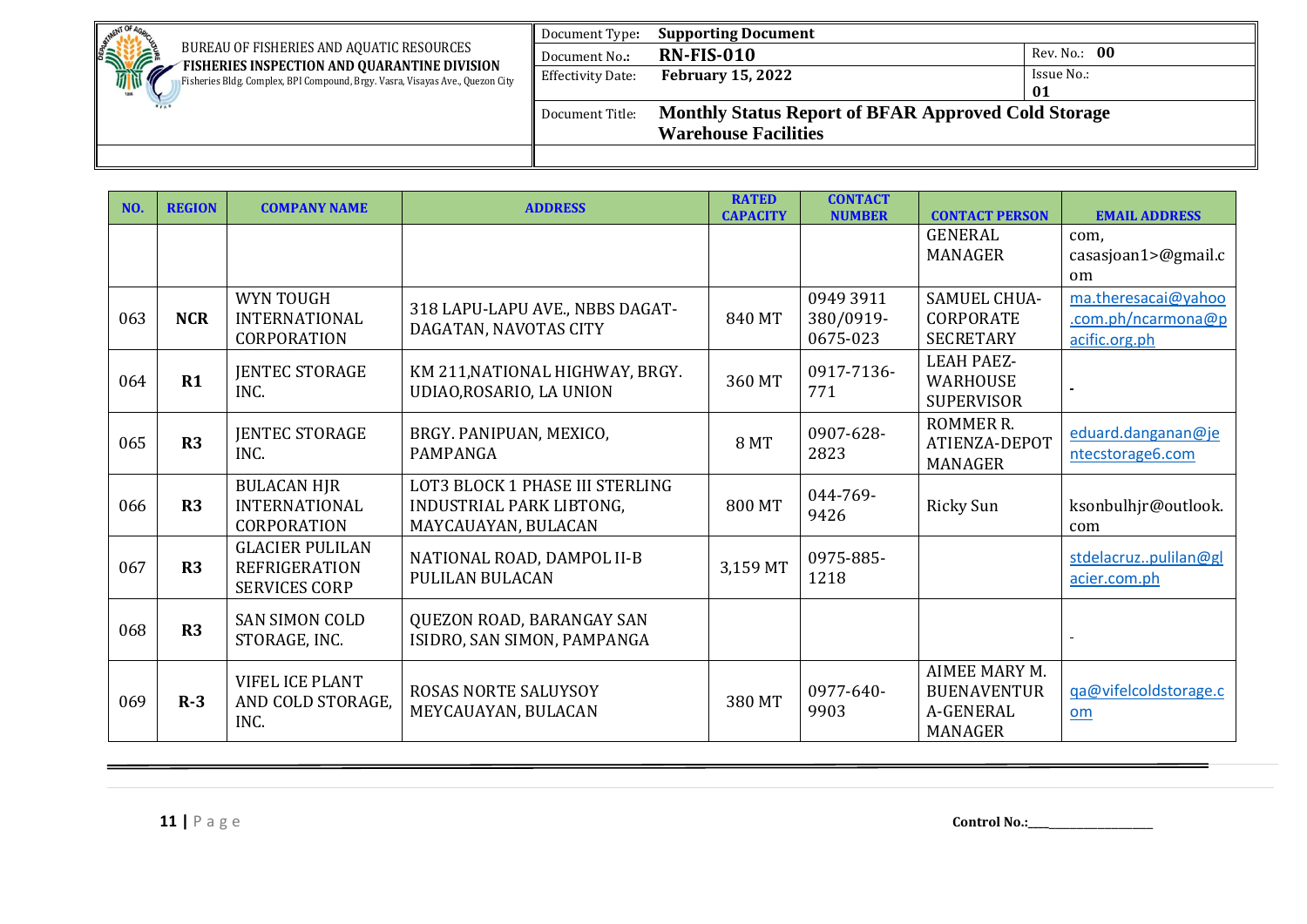| . NENT OF                                                                                                                     | Document Type:           | <b>Supporting Document</b>                                 |              |
|-------------------------------------------------------------------------------------------------------------------------------|--------------------------|------------------------------------------------------------|--------------|
| <b>SHIPPING</b><br>BUREAU OF FISHERIES AND AQUATIC RESOURCES                                                                  | Document No.:            | <b>RN-FIS-010</b>                                          | Rev. No.: 00 |
| FISHERIES INSPECTION AND QUARANTINE DIVISION<br>Fisheries Bldg. Complex, BPI Compound, Brgy. Vasra, Visayas Ave., Quezon City | <b>Effectivity Date:</b> | <b>February 15, 2022</b>                                   | Issue No.:   |
|                                                                                                                               |                          |                                                            | 01           |
|                                                                                                                               | Document Title:          | <b>Monthly Status Report of BFAR Approved Cold Storage</b> |              |
|                                                                                                                               |                          | <b>Warehouse Facilities</b>                                |              |
|                                                                                                                               |                          |                                                            |              |

| NO. | <b>REGION</b>  | <b>COMPANY NAME</b>                            | <b>ADDRESS</b>                                                                              | <b>RATED</b><br><b>CAPACITY</b> | <b>CONTACT</b><br><b>NUMBER</b> | <b>CONTACT PERSON</b>                                                                   | <b>EMAIL ADDRESS</b>                    |
|-----|----------------|------------------------------------------------|---------------------------------------------------------------------------------------------|---------------------------------|---------------------------------|-----------------------------------------------------------------------------------------|-----------------------------------------|
| 070 | $R-3$          | <b>NORTHSTAR MEAT</b><br>MERCHANTS, INC.       | 9001 GP TIERRA DAYAO SUBD. STA<br>CRUZ GUIGUINTO, BULACAN                                   | 1949 MT                         | 0917-593-<br>0830               | <b>RENATO</b><br>GOMERI-<br><b>WAREHOUSE &amp;</b><br><b>LOGISTIC</b><br><b>MANAGER</b> | abcg.david@gmail.co<br>$\underline{m}$  |
| 071 | $R-3$          | <b>HAVI LOGISTICS</b><br>PHILIPPINES INC.      | BYPASS ACCESS ROAD, BULIHAN,<br>PLARIDEL, BULACAN                                           | 384 MT                          | 0977-751-<br>7068               | <b>ROXANNE</b><br>BAUTISTA-QA<br><b>SPECIALIST</b>                                      | roxanne.bautista@ha<br>vi.com           |
| 072 | $R-3$          | ROYALE COLD<br>STORAGE NORTH,<br><b>INC</b>    | VILLARICA ROAD, STA ROSA 1,<br>MARILAO, BULACAN                                             | 268.8 MT                        | 0917-627-<br>8430               | <b>ABNER NOLAN</b><br><b>CUNANAN-SITE</b><br><b>HEAD</b>                                | abcunan@royalecolds<br>torage.com.ph    |
| 073 | R3             | ROYALE COLD<br>STORAGE NORTH,<br><b>INC</b>    | BULIHAN, PLARIDEL, BULACAN                                                                  | 1,144 MT                        | 0917627<br>8051                 | ENGR.<br><b>FLORANTE</b><br><b>FELIPE</b>                                               | fcfelipe@royalecoldst<br>orage.com.ph   |
| 074 | R <sub>3</sub> | T12 POLO LAND<br>INC.                          | 15 T12 POLO LAND,<br>TABANG, GUIGUINTO, BULACAN                                             | 60 MT                           | 0998-9654-<br>716               | <b>GEOFREY</b><br>GADIANA-<br><b>PRESIDENT</b>                                          |                                         |
| 075 | R <sub>3</sub> | VENTORILLO<br>MANAGEMENT<br><b>CORPORATION</b> | MAC ARTHUR HI-WAY, SAN AGUSTIN,<br>CITY OF SAN FERNANDO PAMPANGA                            |                                 |                                 |                                                                                         |                                         |
| 076 | R3             | MILLENIUM OCEAN<br><b>STAR CORPORATION</b>     | <b>BLOCK 4 LOT 6 GREEN BREEZE</b><br>VILLAGE 2, LANGKAAN 2 DASMARINAS<br><b>CAVITE CITY</b> | 3500 MT                         | 0998-8419-<br>378               | <b>MARIA ESTEZA</b><br>CAMPOLLO-<br><b>PLANT</b><br>MANAGER                             | mbc.cavite@millenniu<br>m-oceanstar.com |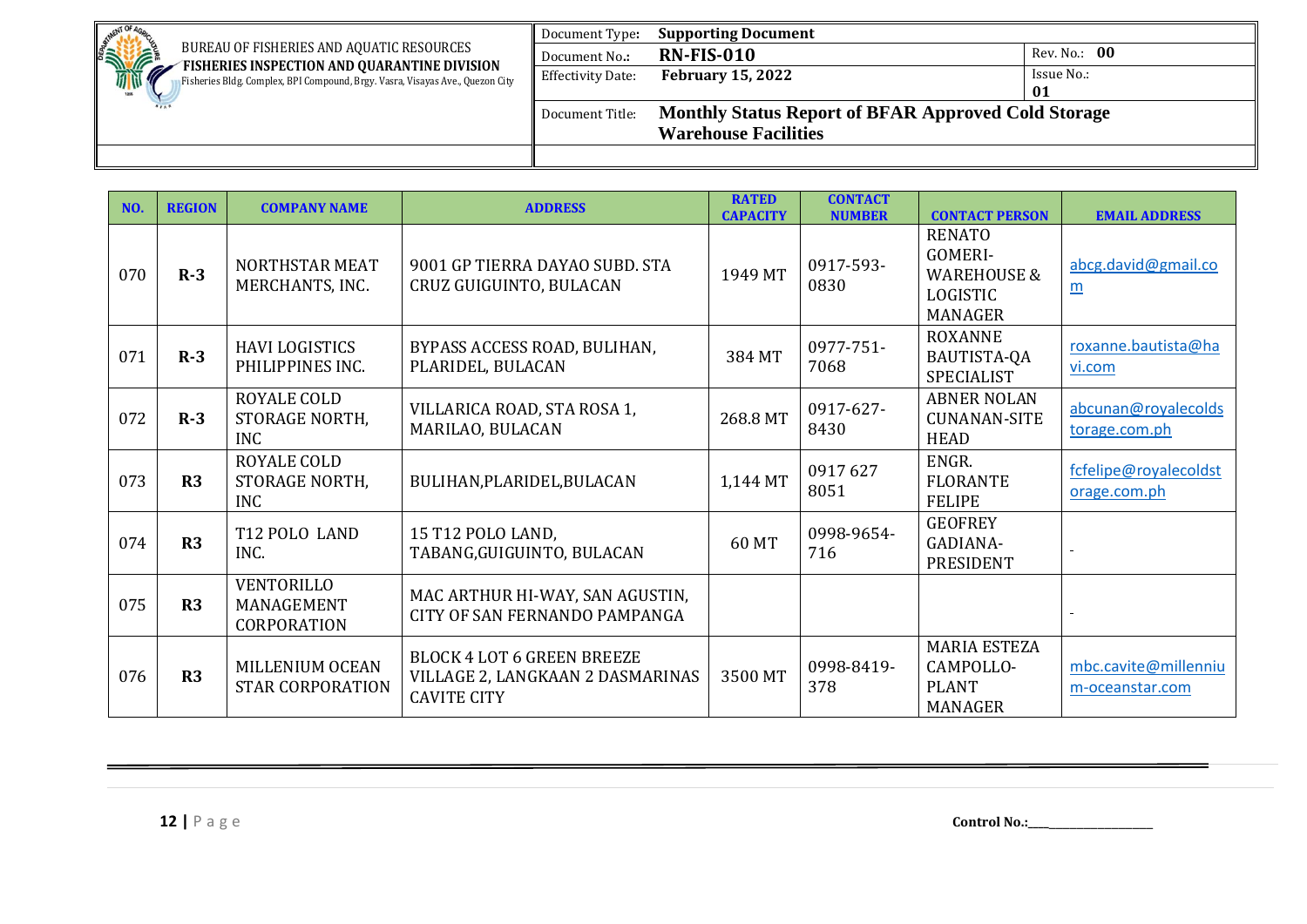| <b>NENT OF</b>                                                                                                                | Document Type:           | <b>Supporting Document</b>                                 |              |
|-------------------------------------------------------------------------------------------------------------------------------|--------------------------|------------------------------------------------------------|--------------|
| <b>SINTERNATIONAL PROPERTY</b><br>BUREAU OF FISHERIES AND AQUATIC RESOURCES                                                   | Document No.:            | <b>RN-FIS-010</b>                                          | Rev. No.: 00 |
| FISHERIES INSPECTION AND QUARANTINE DIVISION<br>Fisheries Bldg. Complex, BPI Compound, Brgy. Vasra, Visayas Ave., Quezon City | <b>Effectivity Date:</b> | <b>February 15, 2022</b>                                   | Issue No.:   |
|                                                                                                                               |                          |                                                            | 01           |
|                                                                                                                               | Document Title:          | <b>Monthly Status Report of BFAR Approved Cold Storage</b> |              |
|                                                                                                                               |                          | <b>Warehouse Facilities</b>                                |              |
|                                                                                                                               |                          |                                                            |              |

| NO. | <b>REGION</b> | <b>COMPANY NAME</b>                         | <b>ADDRESS</b>                                                                                       | <b>RATED</b><br><b>CAPACITY</b> | <b>CONTACT</b><br><b>NUMBER</b> | <b>CONTACT PERSON</b>                                                         | <b>EMAIL ADDRESS</b>                    |
|-----|---------------|---------------------------------------------|------------------------------------------------------------------------------------------------------|---------------------------------|---------------------------------|-------------------------------------------------------------------------------|-----------------------------------------|
| 077 | R3            | JENTEC STOARGE,<br>INC.                     | LUISITA INDUSTRIALPARK, SAN<br>MIGUEL, TARLAC CITY                                                   | 65 MT                           | 0912-856-<br>4417               | <b>IENNYLYN</b><br>CANO/SHYNA<br>COMESANO                                     | shyna.comesano@jen<br>tecstorage6.com   |
| 078 | R3            | JENTEC STORAGE,<br>INC.                     | PANIPUAN, MEXICO, PAMPANGA                                                                           | <b>8 MT</b>                     | 0907-628-<br>2823               | <b>ROMMEL</b><br>ATIENZA-DEPOT<br>MANAGER                                     | eduard.danganan@je<br>ntecstorage6.com  |
| 079 | $R - 4A$      | <b>JENTEC STORAGE,</b><br>INC.              | BRGY. PRINZA CALAMBA CITY,<br>LAGUNA                                                                 | 2,216 MT                        | 0933-533-<br>664                | <b>LINDSY ORDONA-</b><br><b>DEPOT MANAGER</b>                                 | ensie@jentecstorage.<br>com             |
| 080 | $R - 4A$      | JENTEC STORAGE,<br><b>INC.-LIPA DEPOT</b>   | KM 90, NATIONAL HIGHWAY,<br>BANAYBANAY 1.0, SAN JOSE,<br><b>BATANGAS</b>                             | 712 MT                          | 043-321-<br>8177                | <b>LINDSY ORDONA-</b><br><b>DEPOT MANAGER</b>                                 | mellojane@jentecstor<br>age.com         |
| 081 | $R - 4A$      | ROYALE COLD<br>STORAGE NORTH,<br><b>INC</b> | YULO DRIVE, BRGY. PITTLAND,<br>CABUYAO, LAGUNA                                                       | 13,824<br><b>MT</b>             | $(02)$ 8-661-<br>3590           | PAULO<br><b>MARIANO</b><br>BAYARCAL-QFD<br><b>ASSISTANT</b><br><b>MANAGER</b> | sccuya@royalecoldsto<br>rage.com.ph     |
| 082 | $R - 4A$      | ROYALE COLD<br>STORAGE, INC                 | LOT 4B & 5A SINGER INDUSTRIES<br>COMPOUND, ORTIGAS AVE, EXT. BRGY.<br><b>SAN ISIDRO TAYTAY RIZAL</b> | 9,160 MT                        | 0917-624-<br>0092               | <b>RODEL PANEL-</b><br><b>SITE MANAGER</b>                                    | agscbilanroroyalecold<br>storage.com.ph |
| 083 | $R - 4A$      | ROYAL CARGO,<br><b>INCORPORATED</b>         | 7001 E. AGUINALDO HIGHWAY, BRGY.<br>SALITRAN I DASMARINAS CAVITE                                     | 3,960 MT                        | 0917-5955-<br>745               | <b>MARISHABEL</b><br>BONQUIN-QA<br><b>MANAGER</b>                             |                                         |
| 084 | $R - 4A$      | ROYAL CARGO,<br><b>INCORPORATED</b>         | BLK 14 LOT 3 LIIP, BRGY.<br>MAMPLASAN, CITY OF BINAN, LAGUNA                                         | <b>22 MT</b>                    |                                 |                                                                               |                                         |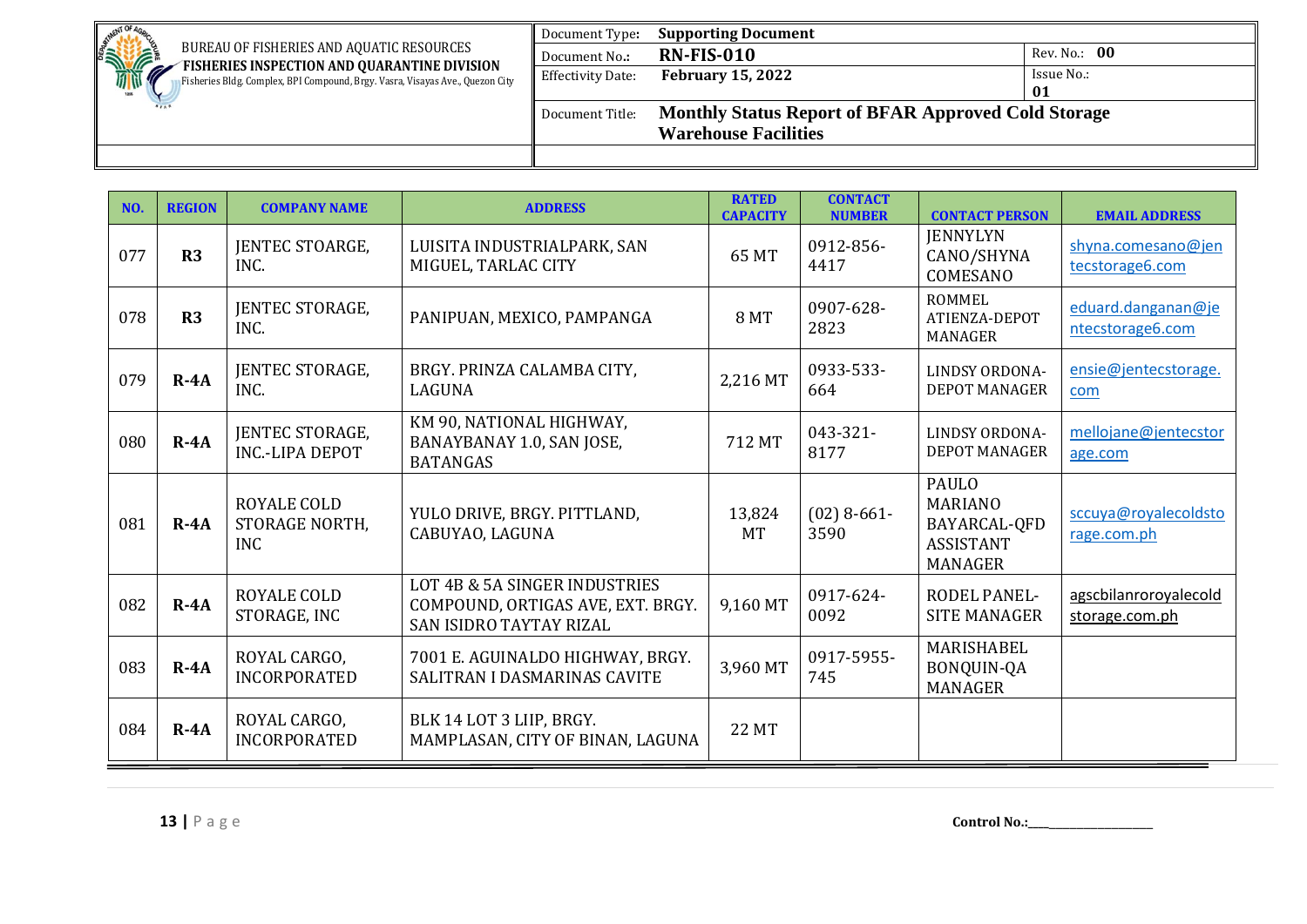| . NENT OF                                                                                                                     | Document Type:           | <b>Supporting Document</b>                                 |              |
|-------------------------------------------------------------------------------------------------------------------------------|--------------------------|------------------------------------------------------------|--------------|
| <b>SHIPPING</b><br>BUREAU OF FISHERIES AND AQUATIC RESOURCES                                                                  | Document No.:            | <b>RN-FIS-010</b>                                          | Rev. No.: 00 |
| FISHERIES INSPECTION AND QUARANTINE DIVISION<br>Fisheries Bldg. Complex, BPI Compound, Brgy. Vasra, Visayas Ave., Quezon City | <b>Effectivity Date:</b> | <b>February 15, 2022</b>                                   | Issue No.:   |
|                                                                                                                               |                          |                                                            | 01           |
|                                                                                                                               | Document Title:          | <b>Monthly Status Report of BFAR Approved Cold Storage</b> |              |
|                                                                                                                               |                          | <b>Warehouse Facilities</b>                                |              |
|                                                                                                                               |                          |                                                            |              |

| NO. | <b>REGION</b> | <b>COMPANY NAME</b>                                                                          | <b>ADDRESS</b>                                                                                     | <b>RATED</b><br><b>CAPACITY</b> | <b>CONTACT</b><br><b>NUMBER</b>     | <b>CONTACT PERSON</b>                                                                     | <b>EMAIL ADDRESS</b>                              |
|-----|---------------|----------------------------------------------------------------------------------------------|----------------------------------------------------------------------------------------------------|---------------------------------|-------------------------------------|-------------------------------------------------------------------------------------------|---------------------------------------------------|
| 085 | $R - 4A$      | <b>V &amp; F ICE PLANT</b><br>AND COLD STORAGE.<br>INC.                                      | 437 SAN ROQUE, STO. TOMAS,<br><b>BATANGAS</b>                                                      | 14,172<br><b>MT</b>             | $(043)778-$<br>0055                 | <b>JEFFREY M.</b><br><b>BAUTISTA-</b><br><b>POLLUTION</b><br>CONTROL<br><b>OFFICER</b>    | jeffbautista120789@y<br>ahoo.com                  |
| 086 | $R - 4A$      | <b>APEX COLD</b><br>STORAGE, INC.                                                            | SUMULONG HIGHWAY, MAMBUGAN<br>ANTIPOLO, RIZAL                                                      | 13,162<br><b>MT</b>             | 0917-6213-<br>870                   | <b>KIMBERLY KAYE</b><br>PATRICIO-<br><b>QUALITY</b><br><b>ASSURANCE</b><br><b>OFFICER</b> |                                                   |
| 087 | $R - 4A$      | PURE LOGISTICS<br><b>EXPRESS INC</b>                                                         | CORPBAY INDUSTRIAL PARK,<br>BARANGAY MAMPLASAN, BINAN<br><b>LAGUNA</b>                             | 834,600<br><b>MT</b>            | 0917-827-<br>2518/0961-<br>389-5160 | <b>ARMANDO NG-</b><br><b>PRESIDENT</b>                                                    | joelemos.coldstorage<br>@purelogistics.com.p<br>h |
| 088 | $R - 4A$      | <b>DONNY'S CHOICE</b><br><b>FOOD PROCESSING</b><br><b>EXPORT &amp; IMPORT</b><br>CORPORATION | 1398 J. FELIPE BLVD. BRGY. 38<br>(SAMPAGUITA) CARIDAD, CAVITE CITY                                 | 51 MT                           | 8853-0520                           | <b>JONATHAN</b><br>TOLENTINO-<br><b>CHIEF</b><br><b>OPERATING</b><br><b>OFFICER</b>       | doonyschoicefoodpro<br>cessing@yahoo.com          |
| 089 | $R - 4A$      | METS LOGISTICS,<br><b>INC</b>                                                                | GOVERNOR'S DRIVE, BARRIO BANCAL<br>CARMONA, CAVITE                                                 | 25,310M<br>T                    | 0917-<br>7054765                    | <b>LESTER ISAAC</b><br>SANDOVAL -<br>Operation<br>Manager                                 | lester.sandoval@mets<br>logistics.com             |
| 090 | $R - 4A$      | METS LOGISTICS,<br>$INC-3$                                                                   | B14 L6-7 ONGKIAO REALTY & DEV.<br>CORP. MOUNTVIEW 2, INDUSTRIAL<br>COMPLEX, BANCAL CARMONA, CAVITE | 7,436 MT                        | 0917-703-<br>4125                   | <b>MADONNA</b><br>ROBLES-<br><b>EXECUTIVE VICE</b><br><b>PRESIDENT</b>                    | 99@metslogistic                                   |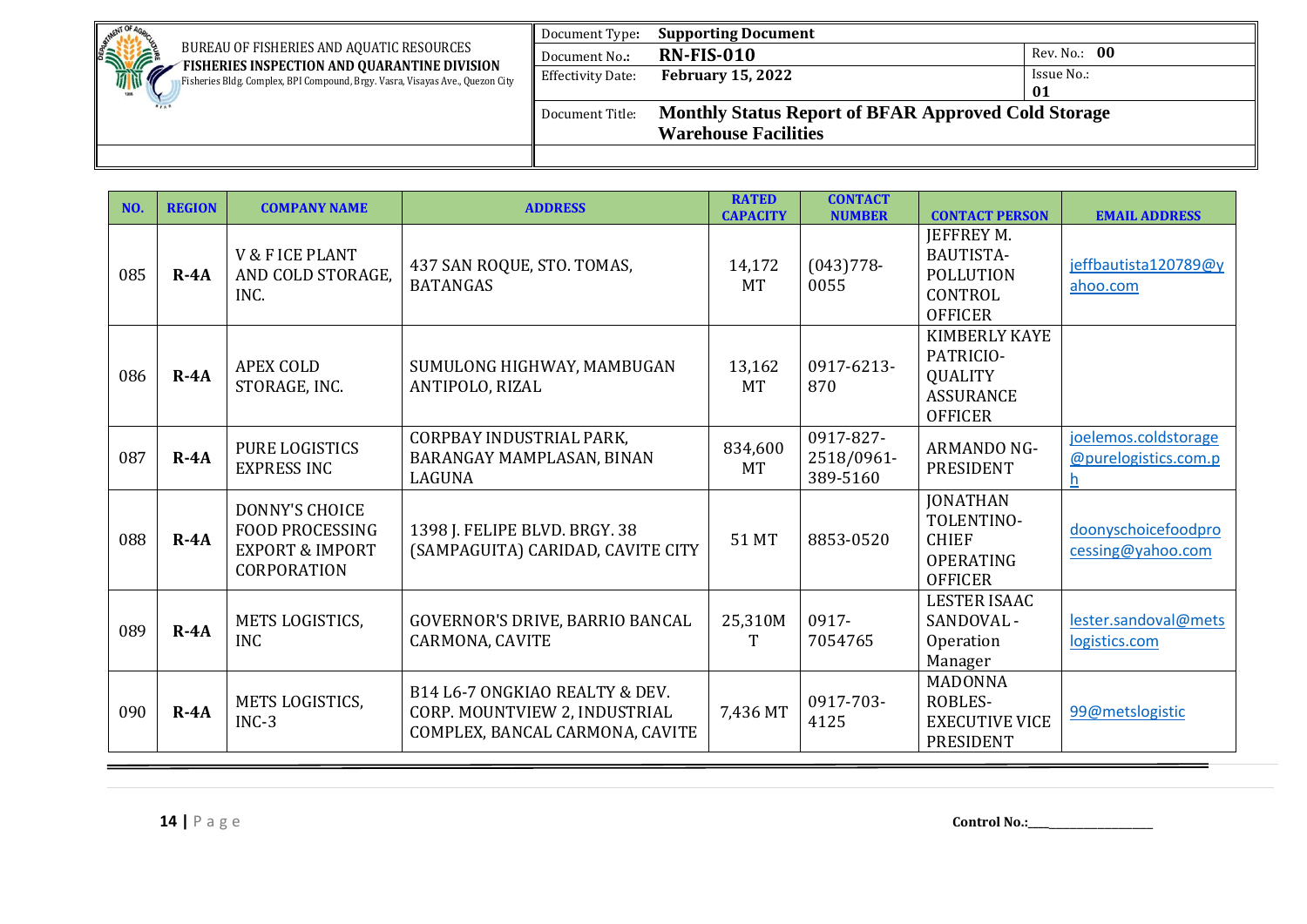| 10T                                                                                                                           | Document Type:           | <b>Supporting Document</b>                                 |              |
|-------------------------------------------------------------------------------------------------------------------------------|--------------------------|------------------------------------------------------------|--------------|
| STATE<br>BUREAU OF FISHERIES AND AQUATIC RESOURCES                                                                            | Document No.:            | <b>RN-FIS-010</b>                                          | Rev. No.: 00 |
| FISHERIES INSPECTION AND QUARANTINE DIVISION<br>Fisheries Bldg. Complex, BPI Compound, Brgy. Vasra, Visayas Ave., Quezon City | <b>Effectivity Date:</b> | <b>February 15, 2022</b>                                   | Issue No.:   |
|                                                                                                                               |                          |                                                            | 01           |
|                                                                                                                               | Document Title:          | <b>Monthly Status Report of BFAR Approved Cold Storage</b> |              |
|                                                                                                                               |                          | <b>Warehouse Facilities</b>                                |              |
|                                                                                                                               |                          |                                                            |              |

| NO. | <b>REGION</b> | <b>COMPANY NAME</b>                                                              | <b>ADDRESS</b>                                                                         | <b>RATED</b><br><b>CAPACITY</b> | <b>CONTACT</b><br><b>NUMBER</b> | <b>CONTACT PERSON</b>                                                  | <b>EMAIL ADDRESS</b>                                 |
|-----|---------------|----------------------------------------------------------------------------------|----------------------------------------------------------------------------------------|---------------------------------|---------------------------------|------------------------------------------------------------------------|------------------------------------------------------|
| 091 | $R - 4A$      | <b>HAVI LOGISTICS</b><br>PHILIPPINES INC.                                        | METS LOGISTICS INC. COMPOUND,<br>GOVERNORS DRIVE, BO, BANCAL,<br>CARMONA, CAVITE       | 1685 MT                         | 0982-6700                       |                                                                        | roxanne.bautista@ha<br>vi.com                        |
| 092 | $R - 4A$      | <b>SOUTH ALPS COLD</b><br><b>STORAGE AND</b><br><b>LOGISTICS INC</b>             | BLOCK 2, LOT 4 AND 5, SOUTHWOODS<br>INDUSTRIAL PARK, BRGY. MABUHAY,<br>CARMONA, CAVITE | 1600 MT                         | 0915-3097-<br>109               | <b>MARK PATRICK</b><br><b>GO-PRESIDENT</b>                             | patrickgo.southalps@<br>gmail.com                    |
| 093 | $R - 4A$      | <b>SHIN MIKANA</b><br>PHILIPPINES, INC.                                          | 7065 NR TIRONA HIGHWAY HABAY I<br><b>BACOOR CITY, CAVITE</b>                           | 51 MT                           | 0998-565-<br>0234               | <b>JIMMY L. ALBIOS</b>                                                 | jim albios@yahoo.co<br>m                             |
| 094 | $R - 4A$      | SAVORQUEST<br><b>CORPORATION</b>                                                 | 107 NORTH MAIN AVENUE LAGUNA<br>TECHNOPARK, BARANGAY MALAMIG<br>BINAN, LAGUNA          | 100 MT                          | 0999-530-<br>9738               | MA. ANA M.<br>DONATO-<br><b>FINANCE</b><br>MANAGER                     | ana.donato@savorqu<br>estcorp.com                    |
| 095 | $R-5$         | <b>JENTEC STORAGE</b><br>INC.                                                    | ZONE 1, BRGY. CAROYROYAN, PILI,<br><b>CAMARINES SUR</b>                                | <b>8 MT</b>                     | 0633-821-<br>8768               | <b>COLLEN KATE N.</b><br><b>AGATON-DEPOT</b><br>QA                     | collen.agaton@jentec<br>storage6.com                 |
| 096 | $R-5$         | <b>GLACIER LIBERTY</b><br><b>REFRIGERATION</b><br><b>SERVICES</b><br>CORPORATION | NO. 322 PENARANDA EXTENSION.<br>BRGY. BONOT, LEGAZPI CITY, ALBAY                       |                                 |                                 | <b>CHELSIE MAE</b><br>ALCANTARA-<br><b>QUALITY</b><br><b>ASSURANCE</b> |                                                      |
| 097 | $R-6$         | ASIA PACIFIC AQUA<br>MARINE, INC.                                                | BRGY. TIMPAS, PANITAN, CAPIZ                                                           | 120 MT                          | 751-4366                        | ALVIN C. CHUA<br><b>JR.- GENERAL</b><br><b>MANAGER</b>                 | apami main@yahoo.c<br>om.php/apami2015@g<br>mail.com |
| 098 | $R-6$         | JENTEC STOARGE,<br>INC.                                                          | BRGY. MALI-AO, PAVIA, ILOILO CITY                                                      | 216 MT                          | (033) 393<br>1139/329<br>1751   | <b>JOYLYN</b><br>MIRANDA-DEPOT                                         | jomarie@jentecstorag<br>e.com                        |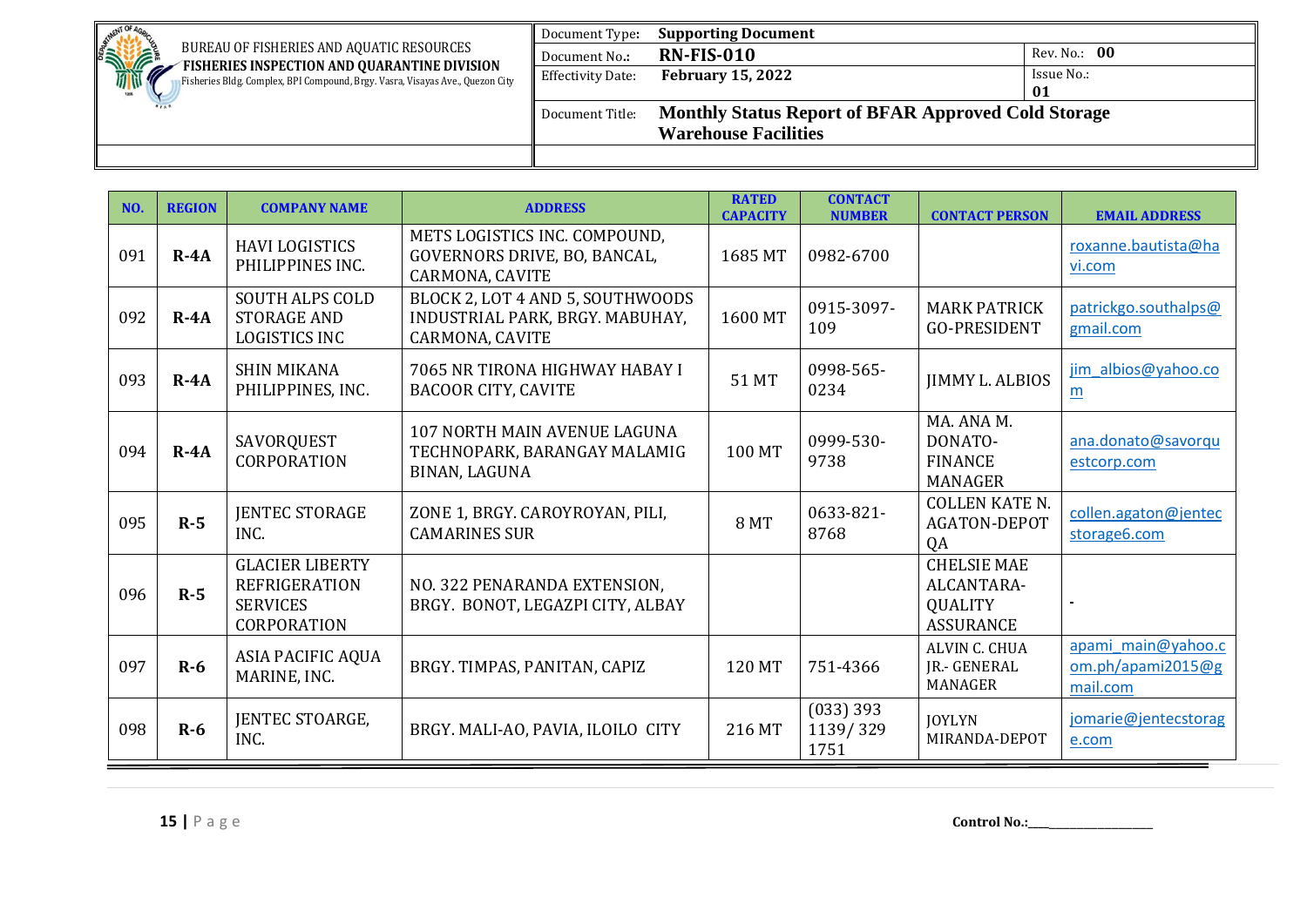| . NENT OF                                                                                                                     | Document Type:           | <b>Supporting Document</b>                                 |              |
|-------------------------------------------------------------------------------------------------------------------------------|--------------------------|------------------------------------------------------------|--------------|
| <b>SINTERNATIONAL PROPERTY</b><br>BUREAU OF FISHERIES AND AQUATIC RESOURCES                                                   | Document No.:            | <b>RN-FIS-010</b>                                          | Rev. No.: 00 |
| FISHERIES INSPECTION AND QUARANTINE DIVISION<br>Fisheries Bldg. Complex, BPI Compound, Brgy. Vasra, Visayas Ave., Quezon City | <b>Effectivity Date:</b> | <b>February 15, 2022</b>                                   | Issue No.:   |
|                                                                                                                               |                          |                                                            | 01           |
|                                                                                                                               | Document Title:          | <b>Monthly Status Report of BFAR Approved Cold Storage</b> |              |
|                                                                                                                               |                          | <b>Warehouse Facilities</b>                                |              |
|                                                                                                                               |                          |                                                            |              |

| NO. | <b>REGION</b> | <b>COMPANY NAME</b>                                                                   | <b>ADDRESS</b>                                                                | <b>RATED</b><br><b>CAPACITY</b> | <b>CONTACT</b><br><b>NUMBER</b> | <b>CONTACT PERSON</b>                                            | <b>EMAIL ADDRESS</b>                    |
|-----|---------------|---------------------------------------------------------------------------------------|-------------------------------------------------------------------------------|---------------------------------|---------------------------------|------------------------------------------------------------------|-----------------------------------------|
|     |               |                                                                                       |                                                                               |                                 |                                 | COMPLIANCE<br><b>HEAD</b>                                        |                                         |
| 099 | $R-6$         | ORIENT COLD<br>STOARGE, INC.                                                          | CALONG CALONG, AIRPORT<br>SUBD., SINGCANG, BACOLOD CITY,<br>NEGROS OCCIDENTAL | 30 MT                           | 034-434-<br>8575                | <b>MANTURIO</b><br><b>MARLOU-CSW IN-</b><br><b>CHARGE</b>        | ocsibc0715@gmail.co<br>$\underline{m}$  |
| 100 | $R-6$         | <b>GLACIER PANAY</b><br><b>REFRIGERATION</b><br><b>SERVICES</b><br><b>CORPORATION</b> | ST. JOSEPH AVENUE, PUEBLO DE<br>PANAY TOWNSHIP, LAWAAN, ROXAS<br><b>CITTY</b> | 224.4 MT                        | 036-620-<br>2495                | MA. CLEOFE<br>BONETE-<br><b>GENERAL</b><br><b>MANAGER</b>        | cleofe.bonete@puebl<br>odepanay.com     |
| 101 | $R-6$         | <b>JENTEC STORAGE</b><br>INC.                                                         | ASCU BUILDING, BANGGA ARCA, BRGY.<br>MANSILINGAN, BACOLOD CITY                | 1748 MT                         | 0933-821-<br>8741               | <b>JULIETOM.</b><br>ALOLOD-SAFETY<br>OFFICER/DEPOT<br>QA         | julieto@jentecstorage<br>4.com          |
| 102 | $R-7$         | <b>3G LOGISTICS AND</b><br>COLD STORAGE, INC.                                         | HERNAN CORTEZ ST., EXTENSION,<br>BANILAD, MANDAUE CITY, CEBU                  | 290 MT                          | 0917-720-<br>2030               | <b>NANCY NG TAN-</b><br><b>GENERAL</b><br><b>MANAGER</b>         | tan.nancyng@gmail.c<br>om               |
| 103 | $R-7$         | <b>5G WAREHOUSING</b><br>AND ADVANCED<br>LOGISTICS, INC.                              | A. SENO EXTENSION, TIPOLO,<br><b>MANDAUE CITY, CEBU</b>                       | 3.828 MT                        | 0919-080-<br>8523               | NINA CLARICE<br>LAGUIDAO-<br><b>OFFICER IN-</b><br><b>CHARGE</b> | nclaguidao@ngkhai.co<br>$\underline{m}$ |
| 104 | R7            | <b>ALPINE ICE PLANT</b><br>AND COLD STORAGE<br>CORPORATION                            | G. Ouana St., Umapad, Mandaue City                                            | 1,500MT                         | 032-505-<br>0056/0511-<br>6568  | <b>ALEX TANCHAN</b>                                              | alextanchan@yahoo.c<br>om               |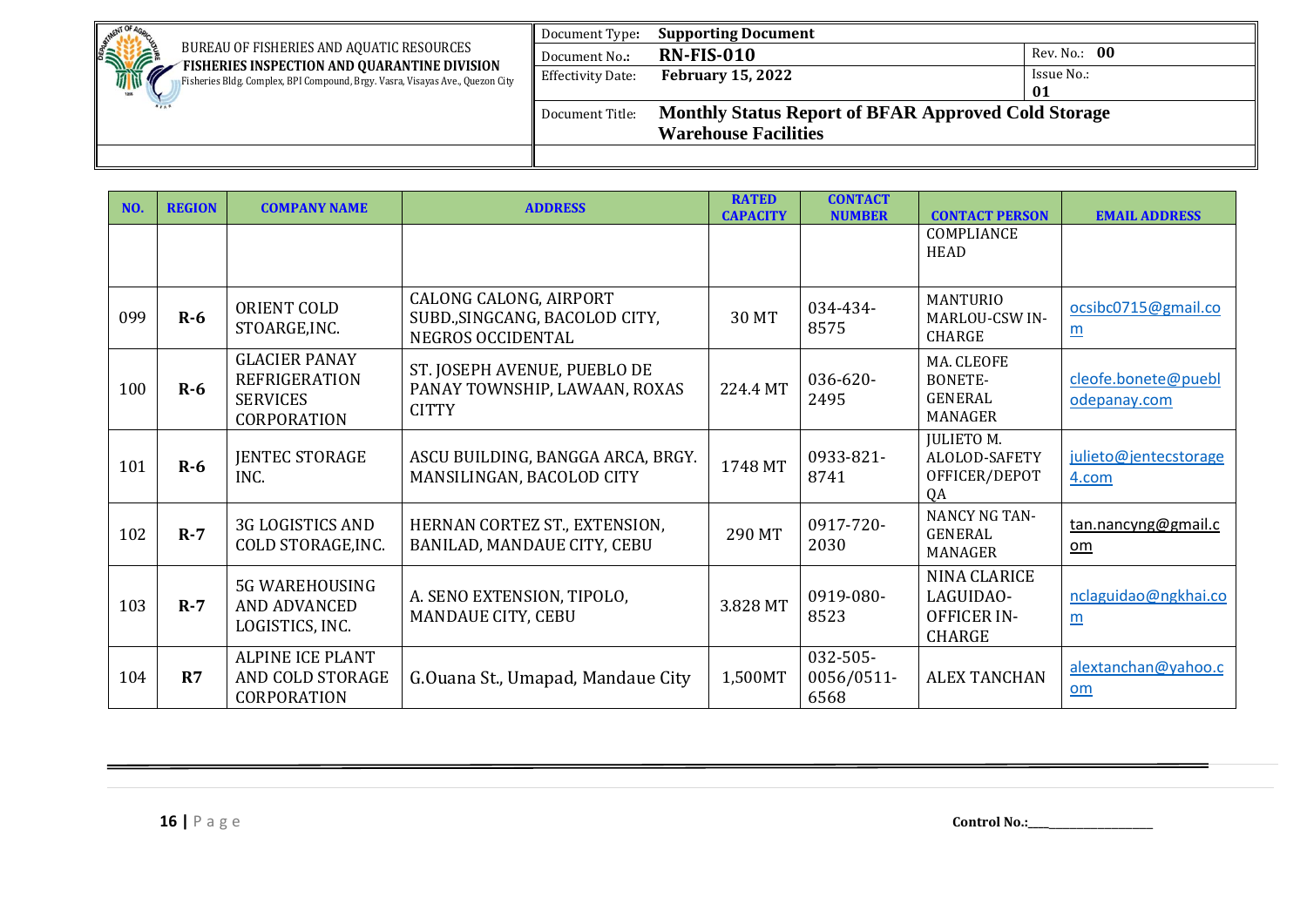| <b>AFNT OF</b>                                                                                                                      | Document Type:           | <b>Supporting Document</b>                                 |              |
|-------------------------------------------------------------------------------------------------------------------------------------|--------------------------|------------------------------------------------------------|--------------|
| <b>SHIPPING</b><br>BUREAU OF FISHERIES AND AQUATIC RESOURCES                                                                        | Document No.:            | <b>RN-FIS-010</b>                                          | Rev. No.: 00 |
| FISHERIES INSPECTION AND QUARANTINE DIVISION<br>Ø.<br>Fisheries Bldg. Complex, BPI Compound, Brgy. Vasra, Visayas Ave., Quezon City | <b>Effectivity Date:</b> | <b>February 15, 2022</b>                                   | Issue No.:   |
|                                                                                                                                     |                          |                                                            | 01           |
|                                                                                                                                     | Document Title:          | <b>Monthly Status Report of BFAR Approved Cold Storage</b> |              |
|                                                                                                                                     |                          | <b>Warehouse Facilities</b>                                |              |
|                                                                                                                                     |                          |                                                            |              |

| NO. | <b>REGION</b> | <b>COMPANY NAME</b>                                              | <b>ADDRESS</b>                                                            | <b>RATED</b><br><b>CAPACITY</b> | <b>CONTACT</b><br><b>NUMBER</b> | <b>CONTACT PERSON</b>                                                     | <b>EMAIL ADDRESS</b>                        |
|-----|---------------|------------------------------------------------------------------|---------------------------------------------------------------------------|---------------------------------|---------------------------------|---------------------------------------------------------------------------|---------------------------------------------|
| 105 | $R-7$         | <b>BIG BLUE LOGISTICS</b><br>CORP.5                              | BRGY. TAYUD, CONSOLACION, CEBU                                            | 16,000<br><b>MT</b>             | 0917-<br>3076952                | <b>RAYMUND</b><br><b>BELARMINO-</b><br><b>OPERATION</b><br><b>MANAGER</b> | salesandmarketing.big<br>blue@gmail.com     |
| 106 | $R-7$         | <b>CEBU SUBZERO</b><br>LOGISTICS, INC.                           | DR. FE ZUELLIG AVENUE,<br>SUBANGDAKU, MANDAUE CITY, CEBU                  | 1,800 MT                        | 0932-339-<br>2328               | <b>JOHNNA</b><br>SANCAP-QA<br><b>OFFICER</b>                              | cebusubzerologisticsw<br>arehouse@gmail.com |
| 107 | $R-7$         | <b>COLD LINK ASIA</b><br><b>LOGISTICS</b><br><b>CORPORATIONS</b> | P.C. SUICOST., TABOK, MANDAUE CITY,<br><b>CEBU</b>                        | 35MT                            | 0919-060-<br>6945               | <b>IEMILYN</b><br>PELOSTRATOS-<br><b>WAREHOUSE</b><br><b>SUPERVISOR</b>   | coldlinkasia@yahoo.c<br>om                  |
| 108 | $R-7$         | <b>COLUMBIA FRUIT</b><br><b>TRADERS</b>                          | M.C. BRIONES ST., BRGY.SAN ROQUE,<br><b>CEBU CITY</b>                     | 536 MT                          | 242-<br>7888/461-<br>1801       | JAIME D. NGO-<br><b>PROPRIETOR</b>                                        |                                             |
| 109 | $R-7$         | <b>FAST SERVICES</b><br><b>CORPORATION</b>                       | PAGUTLAN TAYUD, CONSOLACION,<br><b>CEBU</b>                               | 504 pallet<br>position          | 0977-471-<br>5323               | <b>MARISHABEL</b><br>BONQUIN-<br><b>SENIOR</b><br><b>MANAGER</b>          | mzbonquin@fastgrou<br>p.biz                 |
| 110 | $R-7$         | <b>MET'S LOGISTICS</b><br><b>INCORPORATED</b>                    | C.P. BATILLER ST. BRGY. UMAPAD,<br><b>MANDAUE CITY, CEBU</b>              | 8,022 MT                        | 032-349-<br>4952                | <b>MANOLITO</b><br>DAPAT-<br><b>REGIONAL</b><br><b>MANAGER</b>            | ruchelyn.teves@metsl<br>ogistics.com        |
| 111 | $R-7$         | <b>TSUMETAI</b><br><b>CORPORTATION</b>                           | MANDAUE NORTH CENTRAL ML.<br>QUEZONST. CABANCALAN, MANDAUE<br><b>CITY</b> | 700 MT                          | 0922-855-<br>8814               | ANTONIO J.<br>VELOSO JR.-<br><b>GENERAL</b><br><b>MANAGER</b>             | tsumetaicorporation<br>@yahoo.com           |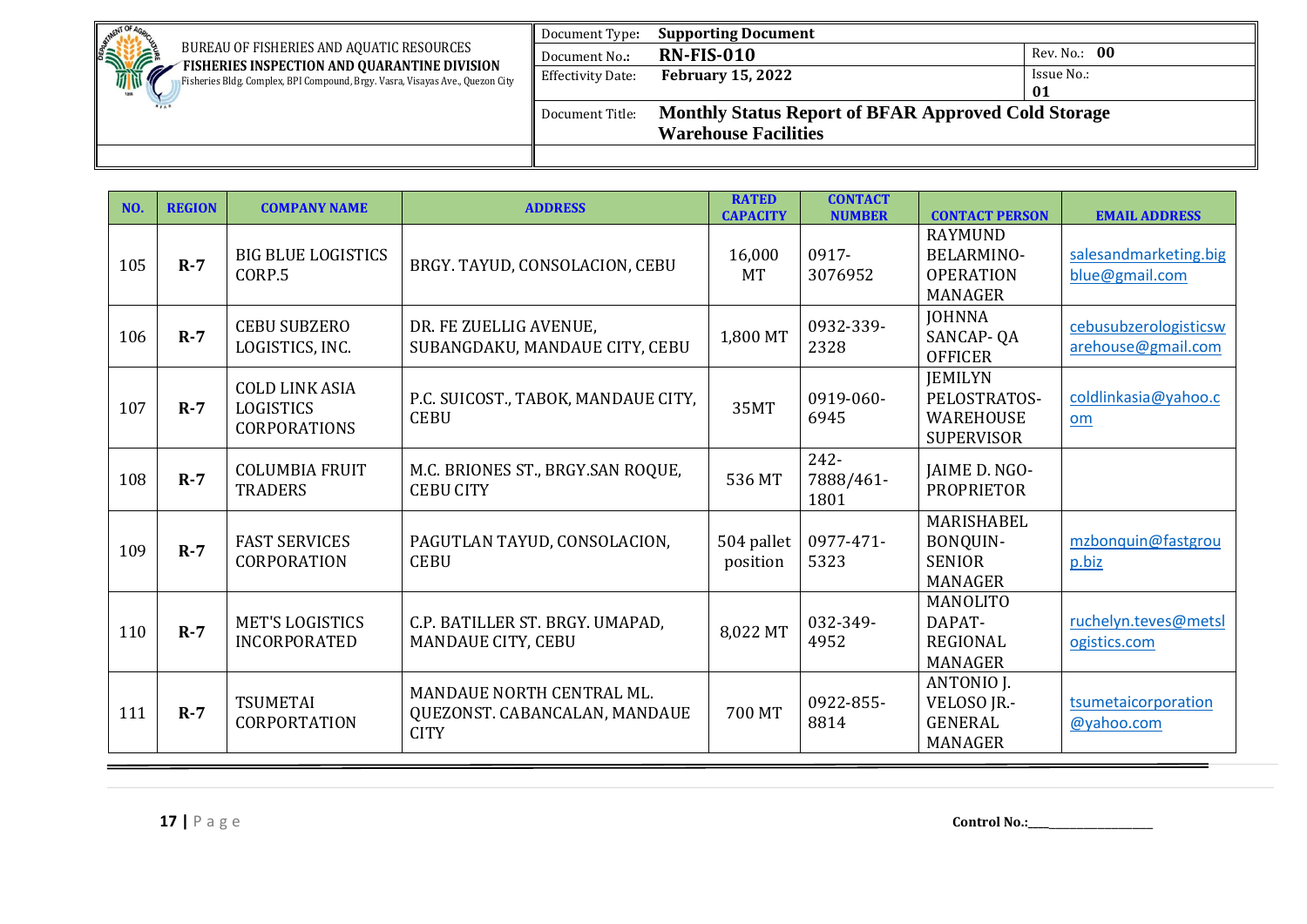| MENT OF A                                                                                                                     | Document Type:    | <b>Supporting Document</b>                                 |              |
|-------------------------------------------------------------------------------------------------------------------------------|-------------------|------------------------------------------------------------|--------------|
| <b>SHIPPING</b><br>BUREAU OF FISHERIES AND AQUATIC RESOURCES                                                                  | Document No.:     | <b>RN-FIS-010</b>                                          | Rev. No.: 00 |
| FISHERIES INSPECTION AND QUARANTINE DIVISION<br>Fisheries Bldg. Complex, BPI Compound, Brgy. Vasra, Visayas Ave., Quezon City | Effectivity Date: | <b>February 15, 2022</b>                                   | Issue No.:   |
|                                                                                                                               |                   |                                                            | 01           |
|                                                                                                                               | Document Title:   | <b>Monthly Status Report of BFAR Approved Cold Storage</b> |              |
|                                                                                                                               |                   | <b>Warehouse Facilities</b>                                |              |
|                                                                                                                               |                   |                                                            |              |

| NO. | <b>REGION</b> | <b>COMPANY NAME</b>                                            | <b>ADDRESS</b>                                               | <b>RATED</b><br><b>CAPACITY</b> | <b>CONTACT</b><br><b>NUMBER</b>                              | <b>CONTACT PERSON</b>                                                                   | <b>EMAIL ADDRESS</b>            |
|-----|---------------|----------------------------------------------------------------|--------------------------------------------------------------|---------------------------------|--------------------------------------------------------------|-----------------------------------------------------------------------------------------|---------------------------------|
| 112 | $R-7$         | <b>SIKAT ARAW</b><br><b>TRADING</b><br>CORPORATION             | ALANG-ALANG, MANDAUE CITY                                    | 1,000 MT                        |                                                              | <b>BEATRIZ UY</b>                                                                       | sikataraw cebu@yah<br>oo.com    |
| 113 | $R-9$         | PERMEX PRODUCER<br><b>&amp; EXPORTER</b><br><b>CORPORATION</b> | ZONE 8, CALLE FATIMA, AYALA<br>ZAMBOANGA CITY                | 800 MT                          | 062-982-<br>0523                                             | <b>EDGAR LIM-</b><br><b>PLANT</b><br>MANAGER                                            |                                 |
| 114 | $R-9$         | <b>BIGFISH FOODS</b><br>CORPORATION                            | BARANGAY RECODO, ZAMBOANGA<br><b>CITY</b>                    | 1,060 MT                        | $(632)$ 523-<br>2698/5018                                    | ANITA L. KAW-<br><b>OWNER</b>                                                           |                                 |
| 115 | $R-9$         | AQUATIC.ACE<br><b>CORPORATION</b>                              | PUROK ORCHIDS, LA PAZ, NAGA,<br>ZAMBOANGA SIBUGAY            | 240 MT                          | 0977-809-<br>4683                                            | <b>JENNIFER</b><br><b>ESTHER B.</b><br>GUTIERREZ-<br><b>MARKETING</b><br><b>MANAGER</b> |                                 |
| 116 | $R-10$        | <b>MET'S LOGISTICS</b><br><b>INCORPORATED</b>                  | LOT 1-B, UMALAG, BRGY. TABLON,<br><b>CAGAYAN DE ORO CITY</b> | 7,148 MT                        | 0917634<br>9039                                              | <b>LUGID UY-</b><br>COMPLIANCE<br><b>MANAGER</b>                                        |                                 |
| 117 | $R-10$        | <b>VIFEL ICEPLANT</b><br>AND COLD STORAGE,<br>INC.             | NATUMOLAN, TAGOLOAN, MISAMIS<br>ORIENTAL                     | 488 MT                          | 0917-1785-<br>005                                            | <b>JENNIFER</b><br>CUADRO-QA<br><b>SUPERVISOR</b>                                       | qa.cdo@vifelcoldstora<br>ge.com |
| 118 | $R-11$        | ANFLO INDUSTRIAL<br><b>ESTATE</b>                              | BRGY. SAN VICENTE, PANABO CITY,<br>DAVAO DEL NORTE           | 546 MT                          | 0977-767-<br>2510/0917-<br>$301 -$<br>1901/0917-<br>834-7334 | <b>RANNEL</b><br><b>FLORES-SENIOR</b><br><b>MANAGER</b>                                 | rfflores@anflocor.co<br>m       |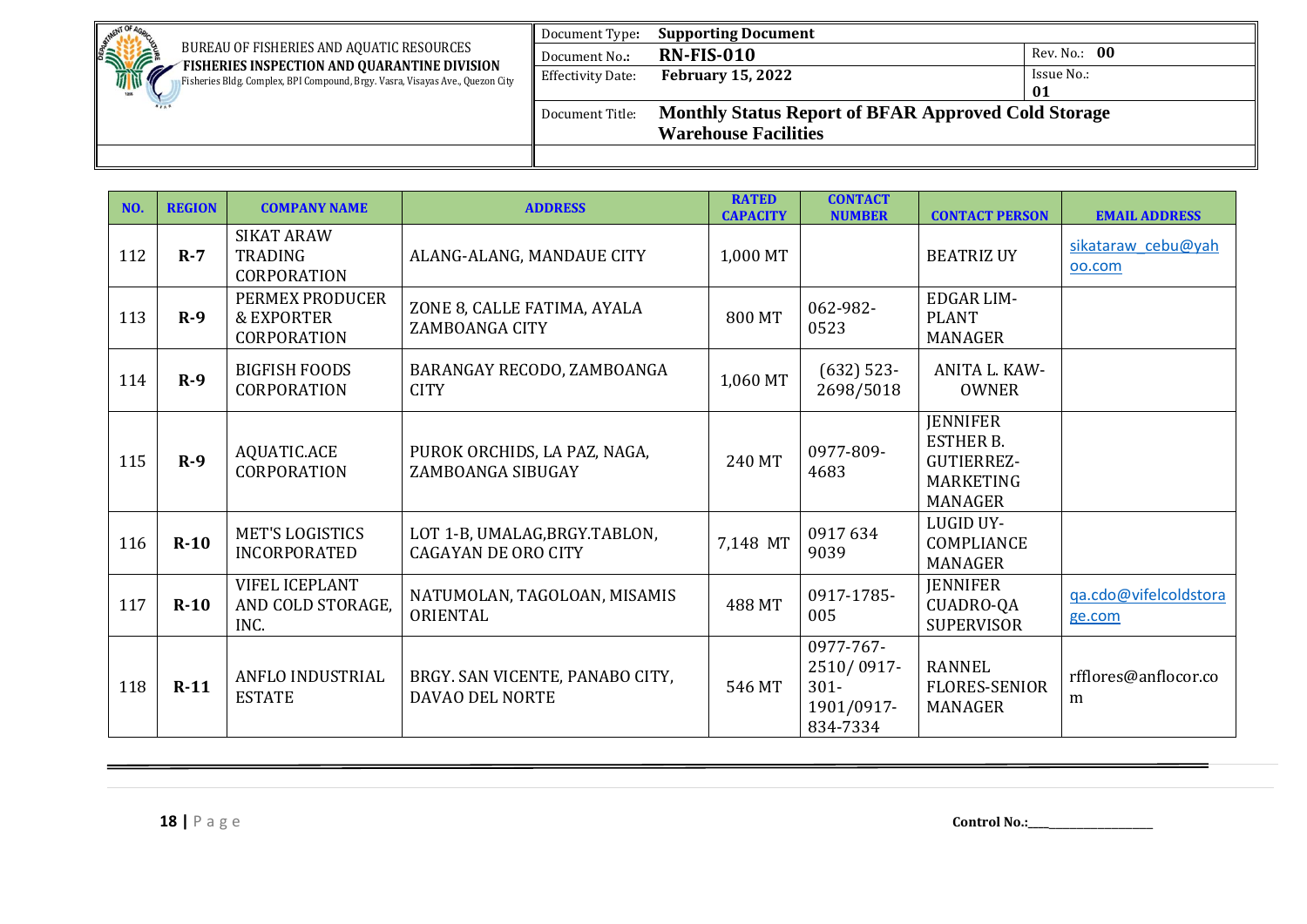| <b>NENT OF</b>                                                                                                                | Document Type:    | <b>Supporting Document</b>                                 |              |  |  |
|-------------------------------------------------------------------------------------------------------------------------------|-------------------|------------------------------------------------------------|--------------|--|--|
| <b>RATION</b><br>BUREAU OF FISHERIES AND AQUATIC RESOURCES                                                                    | Document No.:     | <b>RN-FIS-010</b>                                          | Rev. No.: 00 |  |  |
| FISHERIES INSPECTION AND QUARANTINE DIVISION<br>Fisheries Bldg. Complex, BPI Compound, Brgy. Vasra, Visayas Ave., Quezon City | Effectivity Date: | <b>February 15, 2022</b>                                   | Issue No.:   |  |  |
|                                                                                                                               |                   |                                                            | 01           |  |  |
|                                                                                                                               | Document Title:   | <b>Monthly Status Report of BFAR Approved Cold Storage</b> |              |  |  |
|                                                                                                                               |                   | <b>Warehouse Facilities</b>                                |              |  |  |
|                                                                                                                               |                   |                                                            |              |  |  |

| NO. | <b>REGION</b> | <b>COMPANY NAME</b>                                                                             | <b>ADDRESS</b>                                                            | <b>RATED</b><br><b>CAPACITY</b> | <b>CONTACT</b><br><b>NUMBER</b>    | <b>CONTACT PERSON</b>                                           | <b>EMAIL ADDRESS</b>                             |
|-----|---------------|-------------------------------------------------------------------------------------------------|---------------------------------------------------------------------------|---------------------------------|------------------------------------|-----------------------------------------------------------------|--------------------------------------------------|
| 119 | $R-11$        | <b>SLK CORPORATION</b>                                                                          | BRGY. BUNAWAN, BUNAWAN, DAVAO<br><b>CITY</b>                              | 6000 MT                         | 0917-7135-<br>020                  | LYROSE A. LIN-<br><b>CORPORATE</b><br><b>SECRETARY</b>          | lilyphilchi@gmail.com                            |
| 120 | $R-11$        | <b>IGLOO SUPPLY</b><br>CHAIN PHILIPPINES,<br>INC.                                               | PUROK 1 BRGY. LUBOGAN, TORIL,<br><b>DAVAO CITY</b>                        | 1,248 MT                        |                                    | MA. WILMA M.<br>REDOQUENO-QA<br><b>EHS MANAGER</b>              | genebeth.araneta@ig<br>loosupplychain.com.<br>ph |
| 121 | <b>R11</b>    | <b>POLAR BEAR</b><br><b>FREEZING AND</b><br>STORAGE CORP.                                       | DAVAO FISHPORT COMPLEX, DALIAO,<br>TORIL, DAVAO CITY                      | 160 MT                          | $(082)$ 291-<br>1837-38            | GIL RICHE G.<br>ALBERTO-<br><b>OPERATION</b><br><b>MANAGER</b>  | gil.alberto@polarbea<br>r.com.ph                 |
| 122 | $R-11$        | <b>SUBZERO ICE &amp;</b><br>COLD STORAGE, INC.                                                  | SITIO LOWER BINUGAO BRGY.<br>BINUGAO TORIL DISTRICT, DAVAO<br><b>CITY</b> | 1,200 MT                        | 082-287-<br>4623 LOCAL<br>316, 318 | SHEILA M.<br>HERNANDO-<br><b>SENIOR PLANT</b><br><b>MANAGER</b> | smhernando@abfi.co<br>m.ph                       |
| 123 | $R-11$        | <b>VVS COLD STORAGE</b><br>AND PROCESSING<br>PLANT CO.                                          | PUROK 15, PANUNGTUNGAN,<br>TIBUNGCO, DAVAO CITY                           | 10,027<br><b>MT</b>             | $(028)$ 284-<br>7221               | KATHERINE B.<br>SIBAG-<br><b>OPERATION</b><br><b>SUPERVISOR</b> | gchatto@vvsrealtyco<br>rp.com                    |
| 124 | $R-11$        | <b>PHILIPPINE</b><br><b>FISHERIES</b><br>DEVELOPMENT<br><b>AUTHORITY COLD</b><br><b>STORAGE</b> | DFPC, DALIAO TORIL, DAVAO CITY                                            | <b>80 MT</b>                    | $291 - 0752;$<br>291-0931          | <b>ALBERT</b><br>AGUINALDO-<br>PORT MANAGER                     | pfdadfpc@yahoo,com                               |
| 125 | $R-12$        | ALLFORWARD<br><b>WAREHOUSE INC.</b>                                                             | PUROK FELOMINA, CALUMPANG,<br><b>GENERAL SANTOS CITY</b>                  | 9,000 MT                        | 0917-578-<br>9422                  | HERMINIA B.<br>NARCISO-AVP-<br>TUNA&                            |                                                  |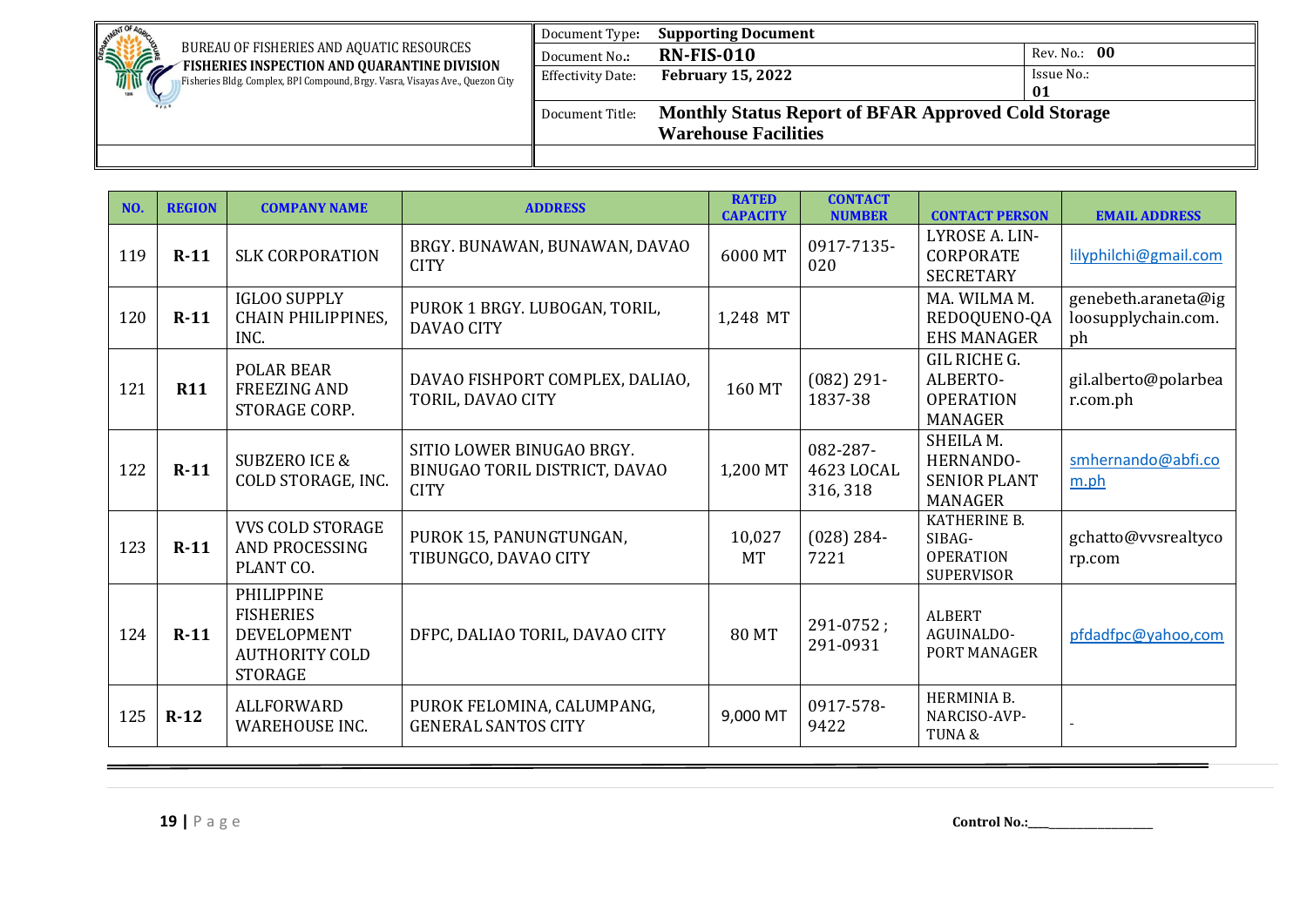| . NENT OF<br><b>SINTERNATIONAL PROPERTY</b><br>BUREAU OF FISHERIES AND AQUATIC RESOURCES                                      | Document Type:           | <b>Supporting Document</b>                                 |              |  |
|-------------------------------------------------------------------------------------------------------------------------------|--------------------------|------------------------------------------------------------|--------------|--|
|                                                                                                                               | Document No.:            | <b>RN-FIS-010</b>                                          | Rev. No.: 00 |  |
| FISHERIES INSPECTION AND QUARANTINE DIVISION<br>Fisheries Bldg. Complex, BPI Compound, Brgy. Vasra, Visayas Ave., Quezon City | <b>Effectivity Date:</b> | <b>February 15, 2022</b>                                   | Issue No.:   |  |
|                                                                                                                               |                          |                                                            | 01           |  |
|                                                                                                                               | Document Title:          | <b>Monthly Status Report of BFAR Approved Cold Storage</b> |              |  |
|                                                                                                                               |                          | <b>Warehouse Facilities</b>                                |              |  |
|                                                                                                                               |                          |                                                            |              |  |

| NO. | <b>REGION</b> | <b>COMPANY NAME</b>                                                       | <b>ADDRESS</b>                                                                                                      | <b>RATED</b><br><b>CAPACITY</b> | <b>CONTACT</b><br><b>NUMBER</b>         | <b>CONTACT PERSON</b>                                       | <b>EMAIL ADDRESS</b>               |
|-----|---------------|---------------------------------------------------------------------------|---------------------------------------------------------------------------------------------------------------------|---------------------------------|-----------------------------------------|-------------------------------------------------------------|------------------------------------|
|     |               |                                                                           |                                                                                                                     |                                 |                                         | <b>FISHMEAL</b><br><b>OPERATIONS</b>                        |                                    |
| 126 | $R-12$        | <b>ALSONS</b><br>AQUACULTURE<br><b>CORPORATION</b>                        | MARIBULAN, ALABELSARANGANI                                                                                          | 240 MT                          |                                         | <b>IHOER</b><br>GERONAGA-<br><b>PLANT</b><br><b>MANAGER</b> | jtgeronaga@sarangani<br>bay.com.ph |
| 127 | $R-12$        | <b>BUENA SUERTE</b><br><b>ENTERPRISES</b>                                 | UNIT A, GLOUND FLOO,<br><b>REFRIGERATION</b><br>BUILDING, GENSAN FISHPORT<br>COMPLEX,<br><b>GENERAL SANTOS CITY</b> | 130 MT                          | 0917-720-<br>3479/<br>0922-800-<br>5819 |                                                             |                                    |
| 128 | $R-12$        | <b>ECA COLD STORE</b><br><b>PLUS</b>                                      | PUROK 10, BANISIL, BRGY. TAMBLER,<br><b>GENERAL CITY</b>                                                            | HACCP<br><b>ACCREDI</b><br>TED  | 554-2653                                | MS. CECILIA<br>LOQUIAS-ASS.<br><b>VICE PRESIDENT</b>        |                                    |
| 129 | $R-12$        | <b>ICELANTIC TUNA</b><br>INC.                                             | TAMBLER, NATIONAL HIGHWAY,<br><b>GENERAL SANTOS CITY</b>                                                            |                                 | 0925-781-<br>7882                       | <b>JENNILYN</b><br><b>ROZELLE LIM-</b><br><b>PRESIDENT</b>  |                                    |
| 130 | $R-12$        | <b>MALALAG BAY</b><br><b>AQUACULTURE AND</b><br>PROCESSING<br>CORPORATION | MARKET 4, FISH PORT COMPLEX,<br>TAMBLER, GENERAL SANTOS CITY                                                        | 16 MT                           |                                         | <b>JOSE</b><br><b>EMMANUEL M.</b><br>SANTOS-<br>PRESIDENT   |                                    |
| 131 | $R-12$        | MARUCHING<br><b>INTERNATIONAL</b><br><b>CORPORATION</b>                   | NGILAY ROAD, TAMBLER, GENERAL<br><b>SANTOS CITY</b>                                                                 |                                 | 0905-138-<br>1433/0946-<br>568-1153     | <b>CECILIA</b><br>DIENDO-PLANT<br><b>MANAGER</b>            |                                    |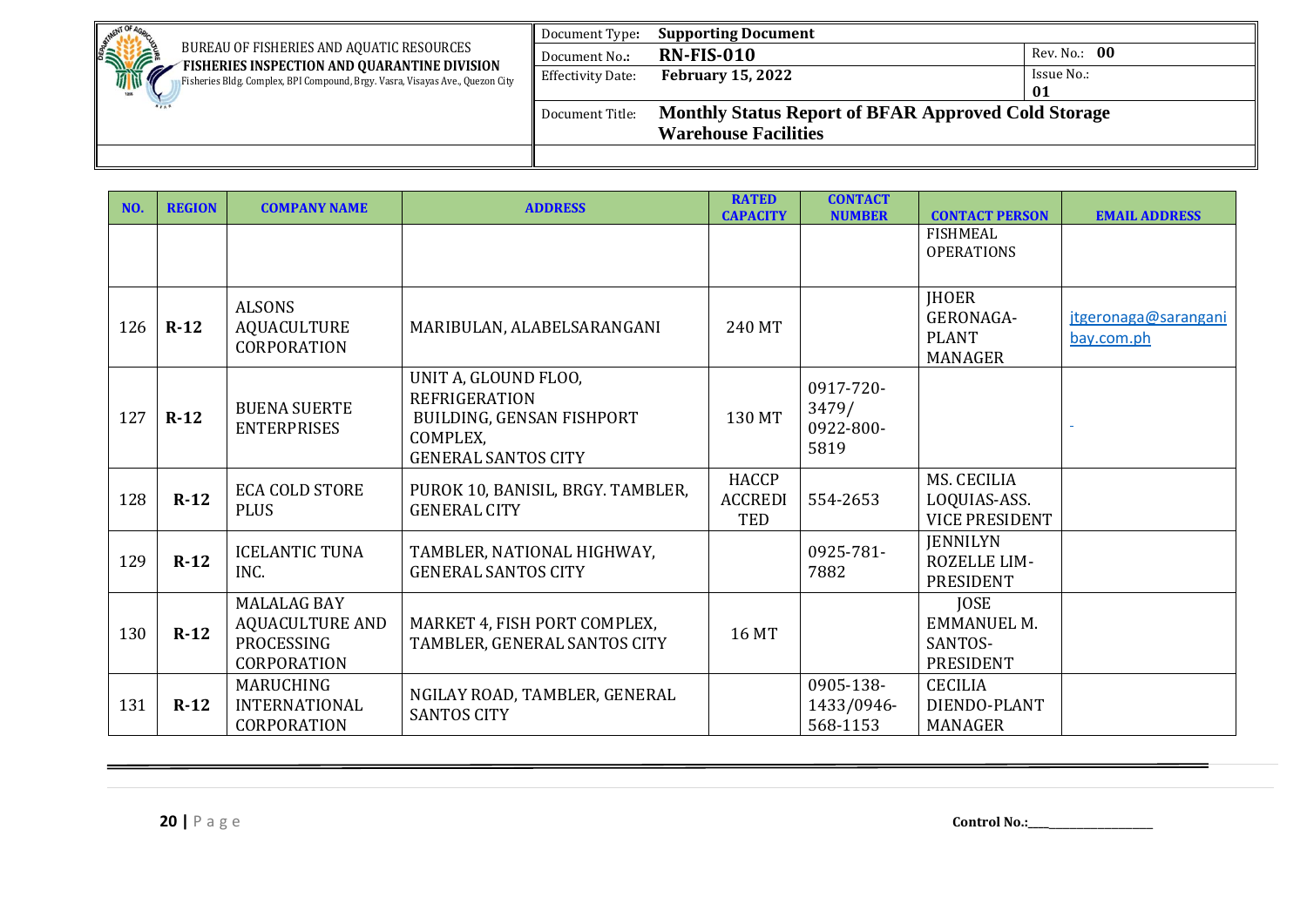| . NENT OF<br><b>SHIPPING</b><br>BUREAU OF FISHERIES AND AQUATIC RESOURCES                                                     | Document Type:           | <b>Supporting Document</b>                                 |              |  |
|-------------------------------------------------------------------------------------------------------------------------------|--------------------------|------------------------------------------------------------|--------------|--|
|                                                                                                                               | Document No.:            | <b>RN-FIS-010</b>                                          | Rev. No.: 00 |  |
| FISHERIES INSPECTION AND QUARANTINE DIVISION<br>Fisheries Bldg. Complex, BPI Compound, Brgy. Vasra, Visayas Ave., Quezon City | <b>Effectivity Date:</b> | <b>February 15, 2022</b>                                   | Issue No.:   |  |
|                                                                                                                               |                          |                                                            | 01           |  |
|                                                                                                                               | Document Title:          | <b>Monthly Status Report of BFAR Approved Cold Storage</b> |              |  |
|                                                                                                                               |                          | <b>Warehouse Facilities</b>                                |              |  |
|                                                                                                                               |                          |                                                            |              |  |

| NO. | <b>REGION</b> | <b>COMPANY NAME</b>                                      | <b>ADDRESS</b>                                                                  | <b>RATED</b><br><b>CAPACITY</b> | <b>CONTACT</b><br><b>NUMBER</b>             | <b>CONTACT PERSON</b>                                                         | <b>EMAIL ADDRESS</b>                    |
|-----|---------------|----------------------------------------------------------|---------------------------------------------------------------------------------|---------------------------------|---------------------------------------------|-------------------------------------------------------------------------------|-----------------------------------------|
| 132 | $R-12$        | MK SMOKED FISH<br><b>CORPORATION</b>                     | LOT 1, BLOCK 2, PUROK LANSONG<br>BRGY. TAMBLER, GENERAL SANTOS<br><b>CITY</b>   | 300 MT                          |                                             | <b>SATORU</b><br>FUKUTAWA-fl<br>GENERAL<br><b>MANAGER</b>                     |                                         |
| 133 | $R-12$        | PHILBEST CANNING<br><b>CORPORATION</b><br>(COLD STORAGE) | FISHPORT COMPLEX, BRGY. TAMBLER,<br><b>GENERAL SANTOS CITY</b>                  | 2,709 MT                        | 083-552-<br>8002                            | ANNIE M.<br>CABREROS-VP-<br><b>PLANT</b><br><b>OPERATIONS</b>                 |                                         |
| 134 | $R-12$        | <b>RELL AND RENN</b><br>SEAFOOD SPHERE,<br>INC.          | 093 APITONG ST. BALITE LAGAO,<br>BANISIL TAMBLER, GENERAL SANTOS<br><b>CITY</b> | 771 MT                          | 083-553-<br>1413/09328<br>519141            | KATHERINE M.<br>DE JOSE-<br><b>QUALITY</b><br><b>ASSURANCE</b><br><b>HEAD</b> |                                         |
| 135 | $R-12$        | <b>SAN ANDRES</b><br>FISHING<br><b>INCORPORATED</b>      | SAFII 2 COMPOUND, PUROK CABU,<br>BRGY. TAMBLER, GENERAL SANTOS<br><b>CITY</b>   | 800 MT                          |                                             | <b>BRIX TAN-VICE</b><br>PRESIDENT                                             |                                         |
| 136 | $R-12$        | <b>SEATRADE CANNING</b><br><b>CORPORATION</b>            | BO. CABU, TAMBLER, GENERAL<br><b>SANTOS CITY</b>                                | 2000<br><b>MT</b>               | 0917-7161-<br>015                           | <b>DENNIS</b><br>BRETANA-<br><b>PLANT MANAGER</b>                             |                                         |
| 137 | $R-12$        | <b>TENPOINT</b><br>MANUFACTURING<br>CORPORATION          | ESPANA STATE, MAKAR LABANGAL<br><b>GENERAL SANTOS CITY</b>                      |                                 | $(083)$ 554-<br>1858<br>$(083)552-$<br>4441 | KYOSUKE KUBO-<br><b>OPERATION</b><br><b>MANAGER</b>                           | export.tp07@gmail.co<br>$\underline{m}$ |

Prepared by: MA. THERESAA. COMBATE